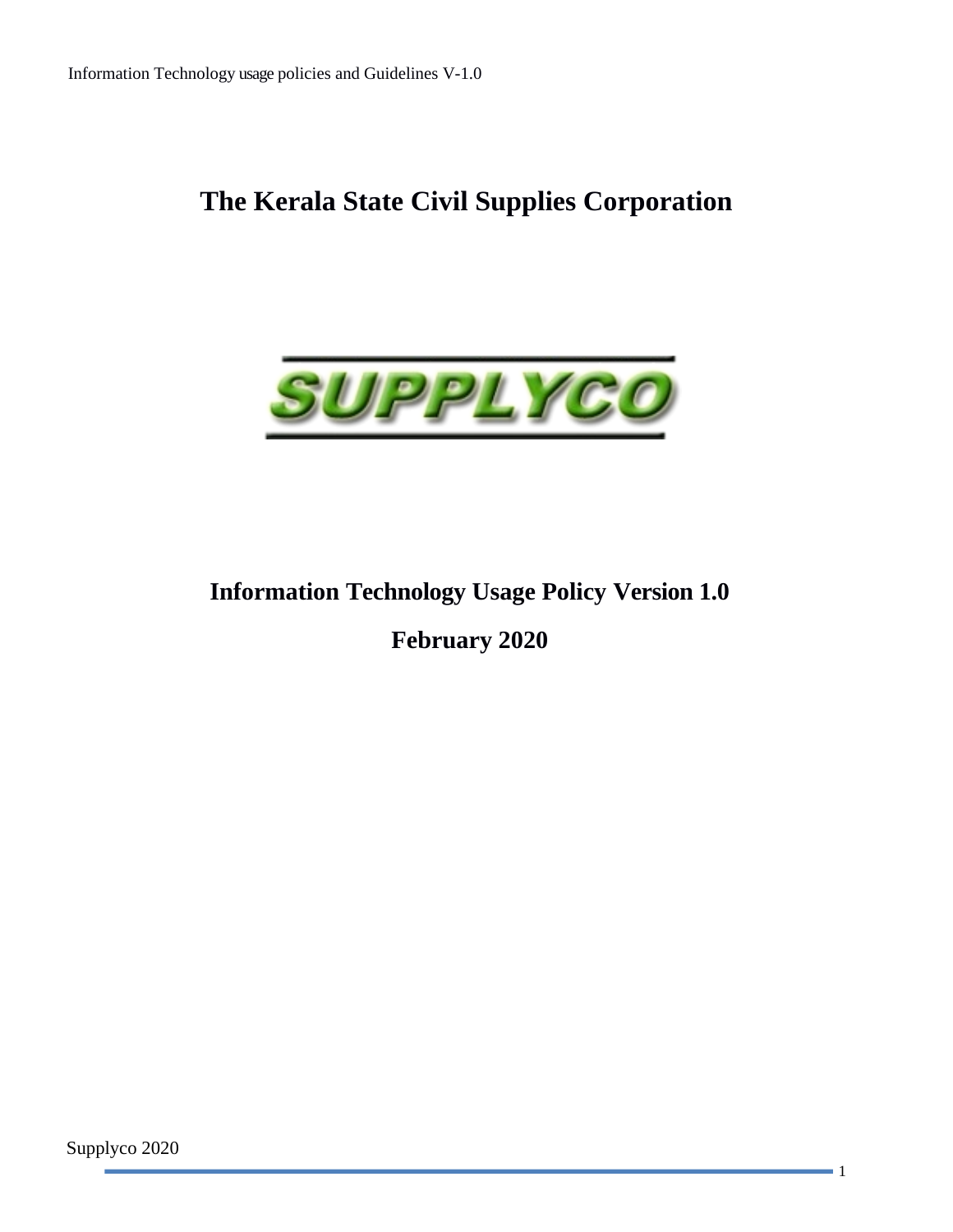# **TABLE OF CONTENTS**

# **PREFACE**

The Kerala State Civil Supplies Corporation Ltd (popularly known as Supplyco) proudly submits the English & Malayalam version 1.0 of its IT USAGE POLICY as it is inevitable for the current scenario. It highlights the prominent aspects of our IT policy impeccable. It is drafted in lucid manner as such to learn its contents even by common people. The purpose of this policy is to outline the acceptable use of ICT infrastructure, web portal, email and software of the Supplyco. These rules and guidelines are in place to protect the employees and Supplyco, inappropriate use, exposes Supplyco to risks including Supplyco 2020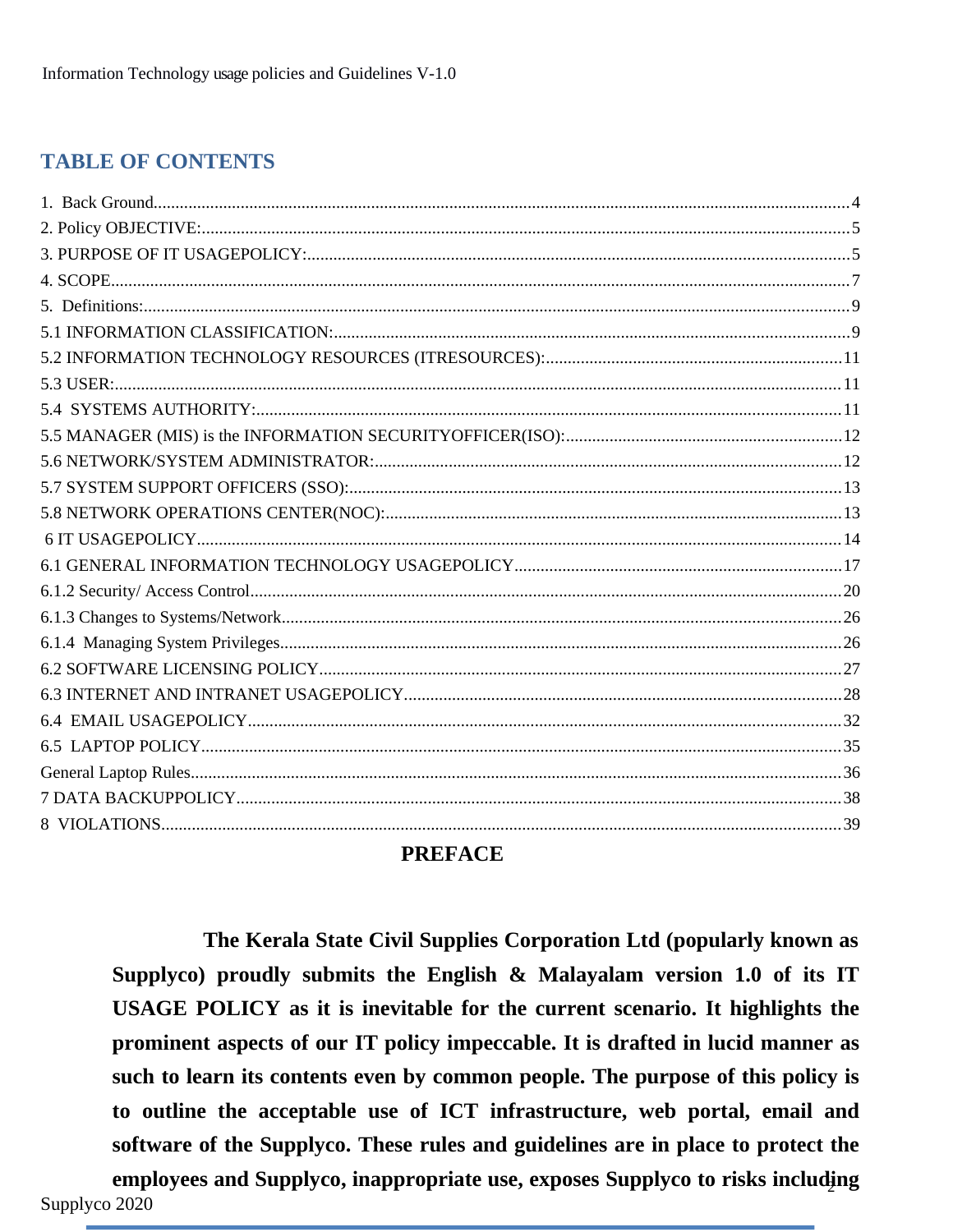**virus attacks, loss of confidential data, compromise of network systems and services and legal issue. Besides, IT POLICY clearly depicts the security measures to be taken while handling IT and ICT and precautions to prevent malicious programs. MIS Division has taken earnest efforts to compile the facts properly and adequately. MIS Division hope a positive response from all employees of Supplyco and users.**

**Sd/-**

 **Manager MIS**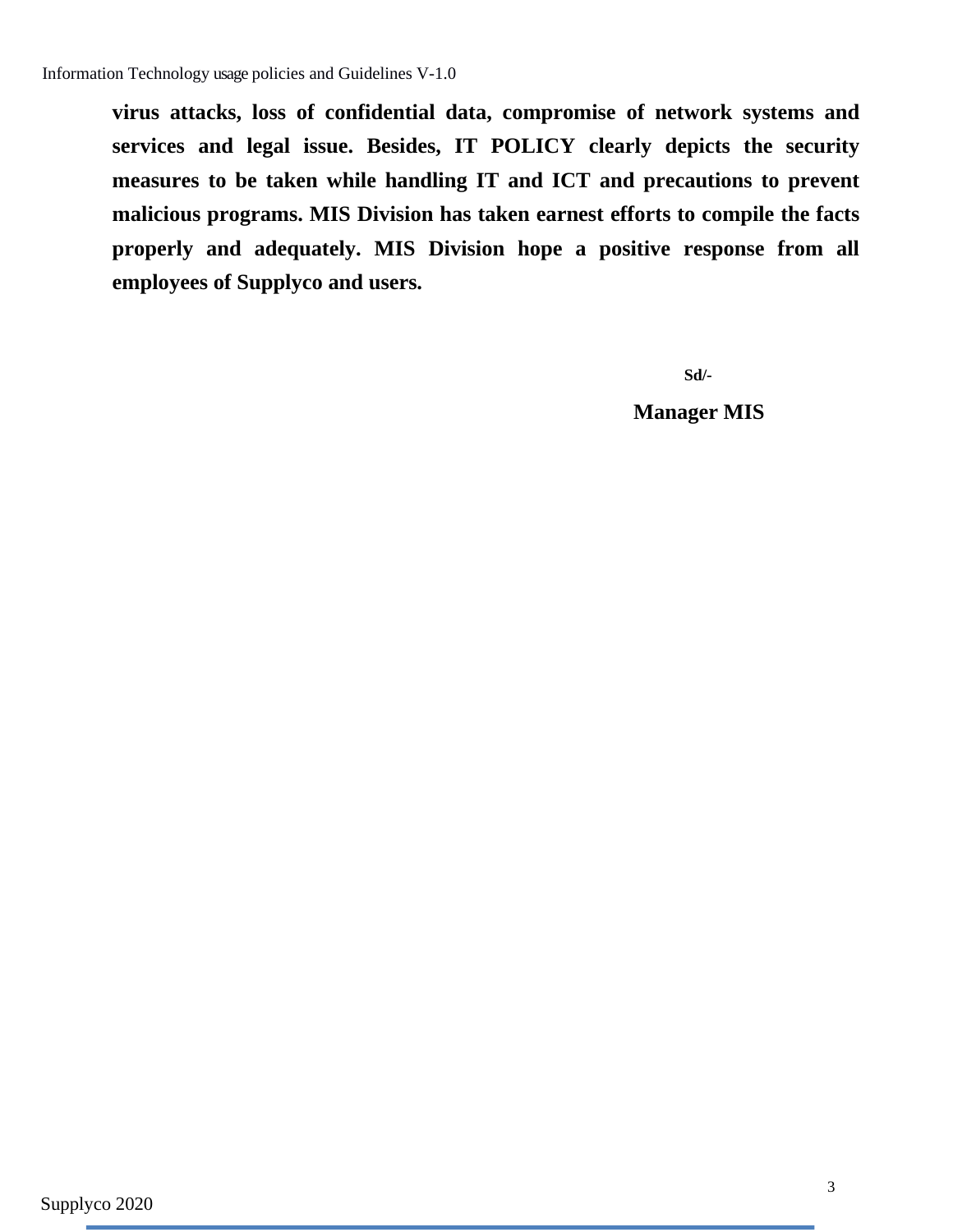## <span id="page-3-0"></span>1. **BACK GROUND**

The purpose of this policy is to outline the acceptable use of ICT infrastructure, web portal and softwares of the Supplyco. These rules/guidelines are in place to protect the employee and Supplyco. Inappropriate use, exposes Supplyco to risks including virus attacks, loss of confidential data, compromise of network systems and services, and legal issues.

Information security is no longer a technical issue but a business enabler. The challenge is to adapt it to the business objectives by developing a comprehensive information communication technology security strategy encompassing governance, risk management and compliance. It is a top-down process that begins with support and commitment from the management. Supplyco has agreed to adopt a culture of IT usage policy in its business activities. It has mandated the use of IT usage policy as the guiding standard for this adoption.

Information security is everybody's responsibility. Supplyco seek the involvement, participation and support of every employee and affiliate who deals with Supply co's Information Systems.

All Employees MUST acknowledge and sign this acceptable usage policy before gaining access to Supply co's Information Systems.

Locally Defined and External Conditions of Use — Individual units within the Supplyco may define "conditions of use" for information resources under their control. These statements must be consistent with this overall policy but may provide additional detail, guidelines restrictions, and/or enforcement mechanisms. Where such conditions of use exist, the individual units are responsible for publicizing and enforcing both the conditions of use and this policy. Where use of external networks is involved, policies governing such use also are applicable and must be followed.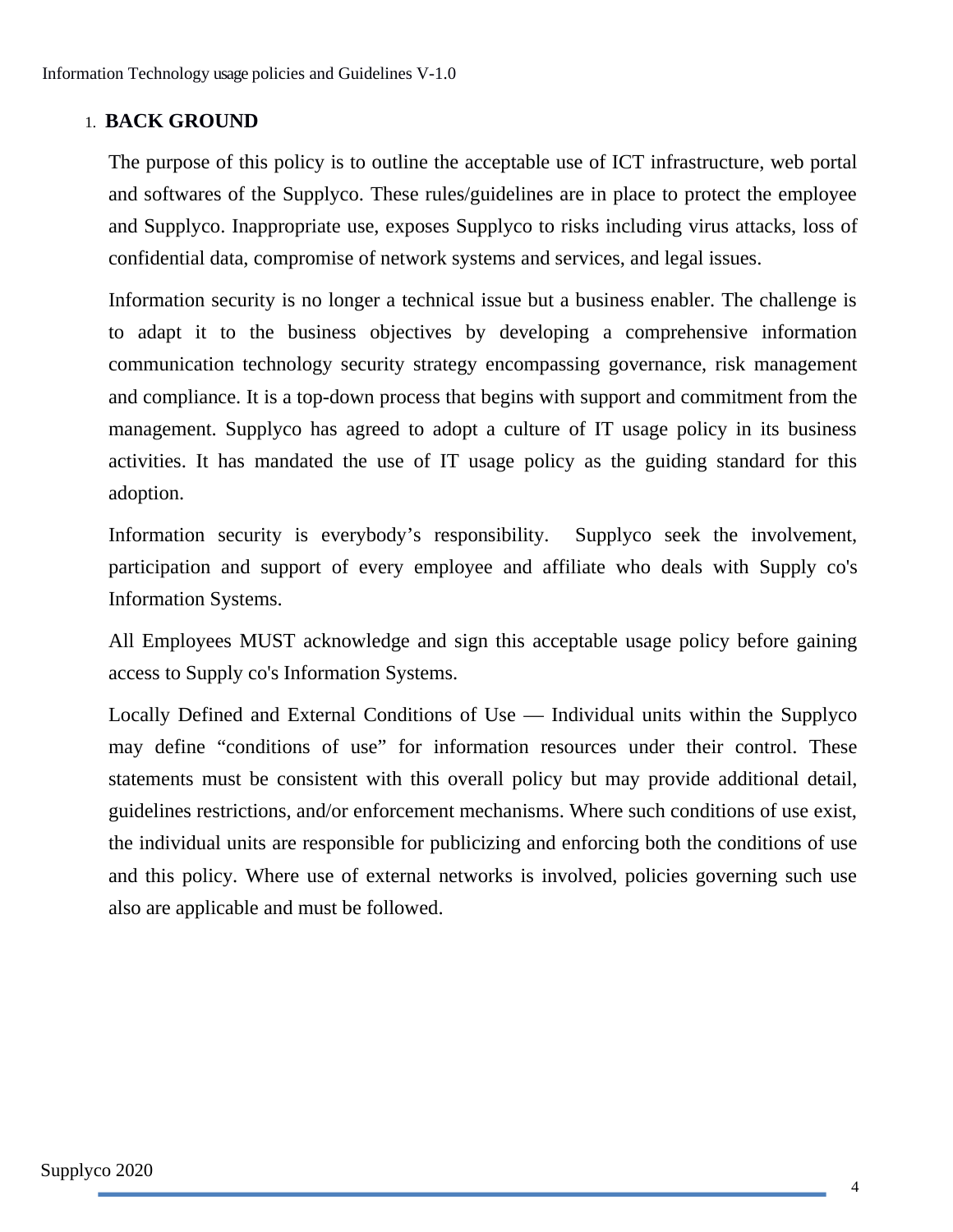#### <span id="page-4-1"></span>2. **POLICY OBJECTIVE:**

This policy establishes the need for Supplyco to clearly define what behaviors and actions are permitted on their systems, and what is unacceptable. The objective of this policy is to ensure that personnel (staff, customers, vendors, contractors, and others) connected with the Supplyco information system are aware of their security responsibilities and that suitable controls are in place to mitigate risks arising out of human element. Increased protection of information and Information communication Technology Resources to assure the usability and availability of those resources to all Employees of "The Kerala State Civil Supplies Corporation Ltd. ("SUPPLYCO") is the primary intent of this Policy. The Policy also addresses privacy and usage guidelines for those who access "SUPPLYCO's Information Communication Technology Resources.

#### <span id="page-4-0"></span>3. **PURPOSE OF IT USAGEPOLICY:**

"SUPPLYCO" recognizes the vital role information technology plays in effecting Company business as well as the importance of protecting information in all forms. As more information is being used and shared in digital format by SUPPLYCO's IT resources to authorized employees , the need for an increased effort to protect the information and the technology resources that support it , is felt by "SUPPLYCO" and hence this Policy.

 Since a limited amount of personal use of these facilities is permitted by "SUPPLYCO" to employees, including Data resources, computers, printers, Laptop, e-mail and Internet access etc.., therefore, it is essential that these facilities are used responsibly by employees, as any abuse has the potential to disrupt company business and interfere with the work and/or rights of other employees.

 Inappropriate use of information technology could expose the organization to potential embarrassment and possible litigation. The organization is committed to ensuring that this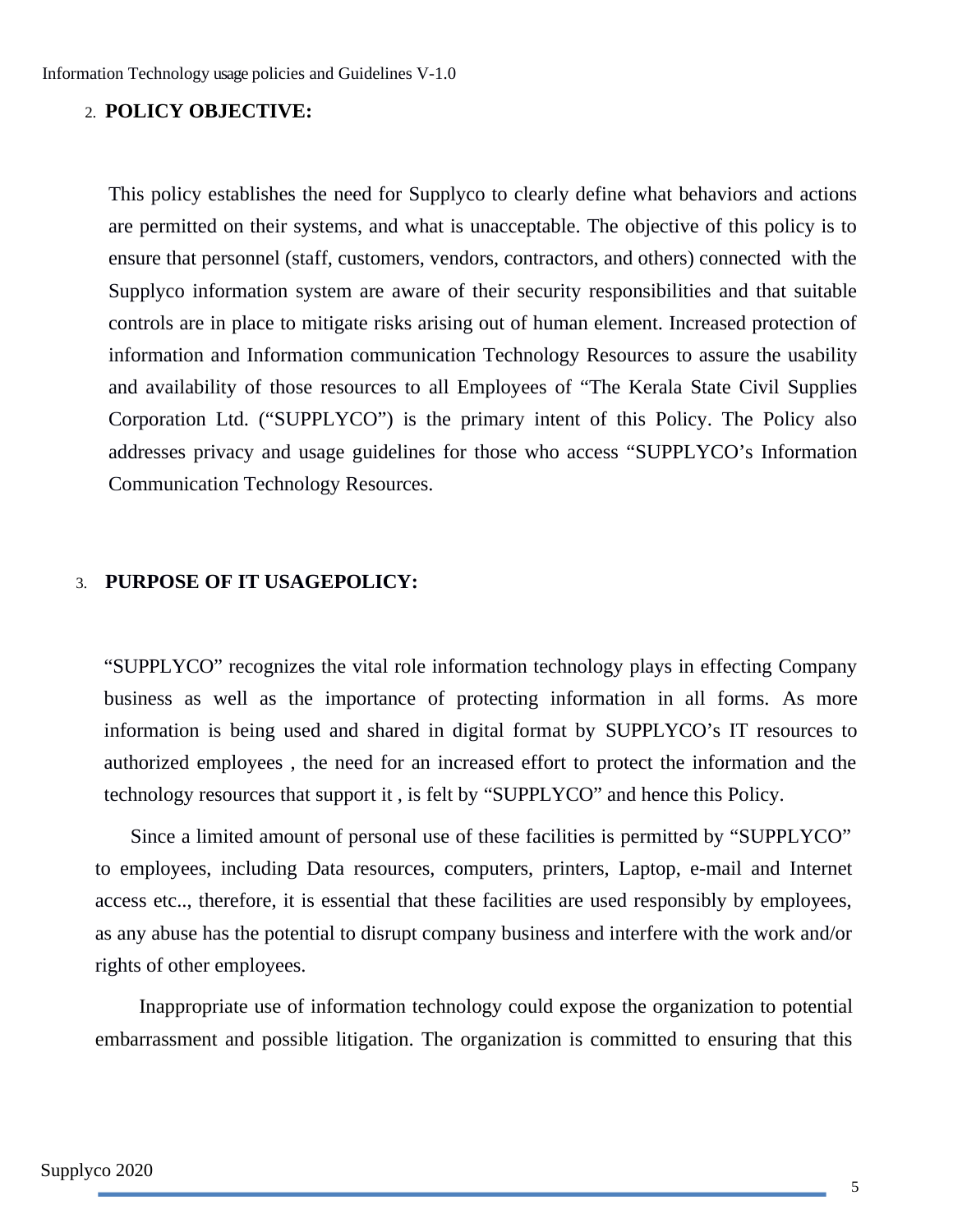valuable resource is not brought into disrepute in the workplace through inappropriate use. It is therefore expected of all employees to exercise responsible and ethical behavior while using "SUPPLYCO's Information Technology facilities.

Standardization of specification of IT equipment is a strategy for minimizing IT costs within an organization by keeping hardware and software as consistent as possible. It will reduce the number of tools for management and also ensure interoperability and enhance up time.

As computers age, components begin to fail and it becomes increasingly difficult to find compatible parts for repairs or upgrades. Older machines will not support current operating systems and application softwares. Also, the amount of time required to support older hardware will be more.

To address the above issues, the following 'policy guidelines' are formulated . This Policy aims to promote the following goals:

- **1.** To ensure the integrity, reliability, availability, and superior performance of IT Systems.
- **2.** Effectively manage the risk of security exposure within the organization.
- **3.** Communicate the responsibilities for the protection of IT applications and systems of the Organization.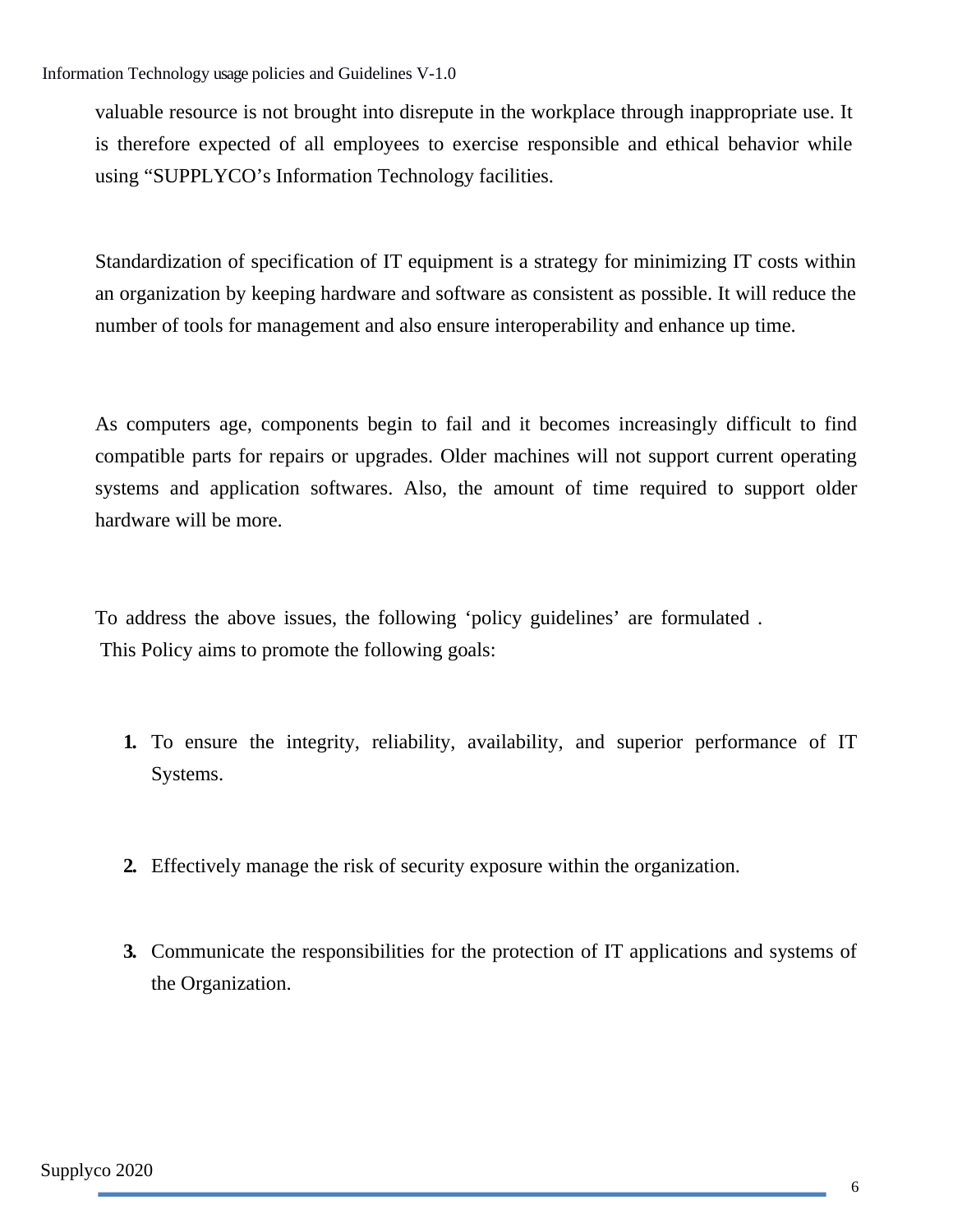- **4.** Reduce the opportunity for errors to be entered into an electronic system that support procedure and processes of the Organization.
- **5.** Intensify the responsibilities of persons and steps to be taken in the event of an information asset misuse, loss of data or unauthorized disclosure.
- **6.** Promote training and increase the awareness of information security to all employees.
- **7.** To ensure that use of IT Systems is consistent with the principles and values that govern use of other Government facilities and services.
- **8.** To ensure that IT Systems are used for their intended purposes.
- **9.** To establish processes for addressing policy violations.
- **10.** Guideline for condemnation and disposal of ITR resources.

Employees will follow the guidelines and policies to enable reasonable and appropriate usage of information systems, and to perform their jobs in accordance with all applicable laws, regulations and policies.

<span id="page-6-0"></span>4. **SCOPE**

This policy applies to everyone who, in India, has access to SUPPLYCO's Information System/Resources and it shall be the responsibility of all Outlet/Depot/Regional Managers in the Outlets/Depots/Regional offices and MIS Division/Network Administrator at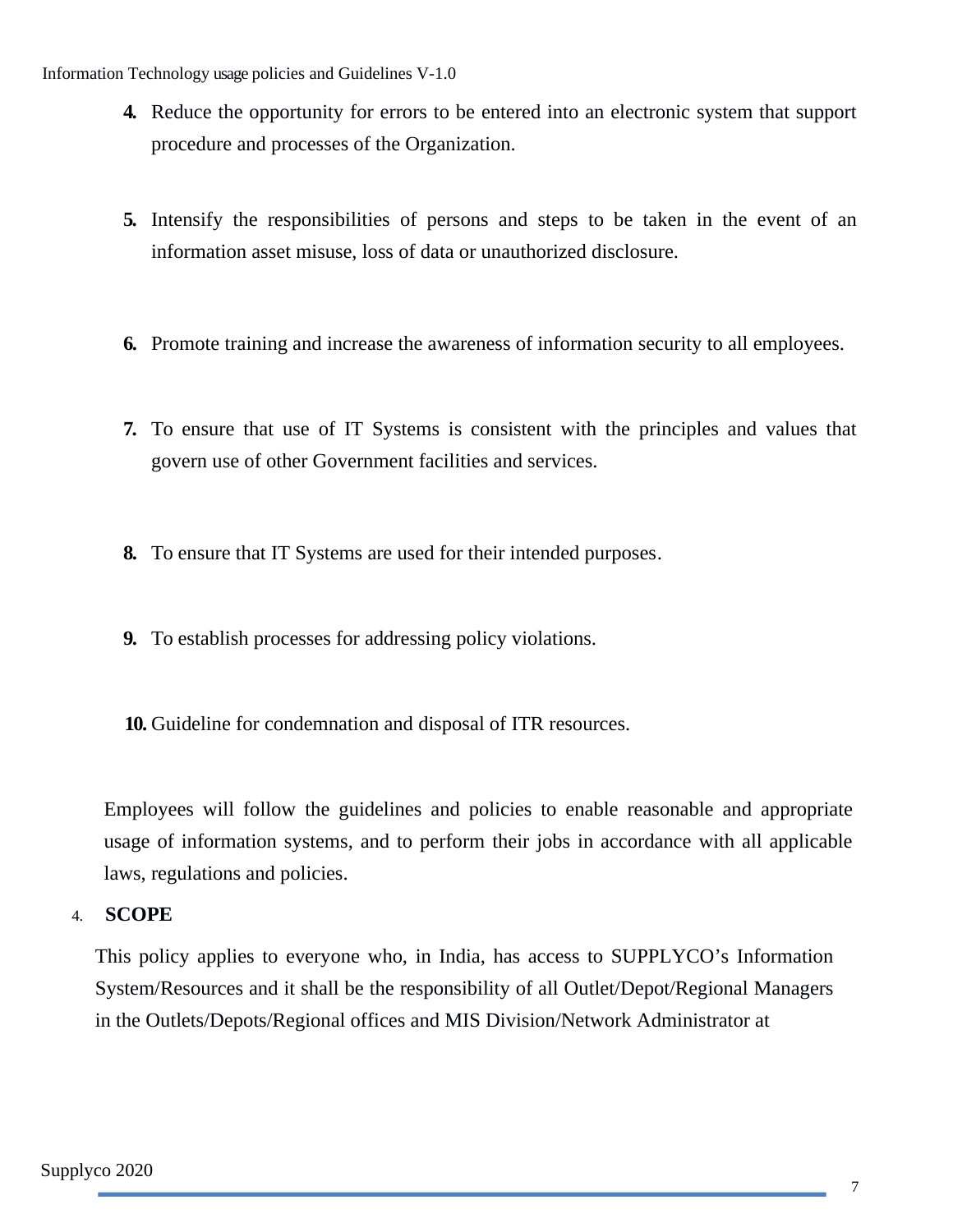the Head office to ensure that this policy is clearly communicated, understood and followed by all users.

This Policy also applies to all regular employees, contracted staff, daily wage staff and vendors/suppliers providing services to Supplyco that bring them into contact with SUPPLYCO's Information Technology Resources. The HR / Admin Supplyco and the respective Managers, Head of the section who contracts for these services shall be responsible to provide the contractor/vendor/supplier with a copy of this Policy before any access is given to them.

These policies cover the usage of all of the Company's Information system and communication resources, whether they are owned or leased by the company or are under the company's possession, custody, or control, including but not limited to:

• All computer-related equipment, including desktop personal computers(PCs),

Lap tops, terminals, workstations, PDAs, wireless computing devices, telecomm equipment, networks, databases, printers, servers ,security systems ,and shared computers, and all networks and hardware to which this equipment is connected.

- All electronic communications equipment, including telephones ,radio communicators, voice-mail, e-mail, fax machines, PDAs, wired or wireless communications devices and services, Internet and intranet and other on-line services.
- All software including in-house developed, purchased or licensed business Software applications, SUPPLYCO -written applications, employee or vendor/supplier-written applications, computer operating systems, firmware, and any other software residing on SUPPLYCO –owned equipment.
- All intellectual property and other data stored on SUPPLYCO's Information Technology equipment.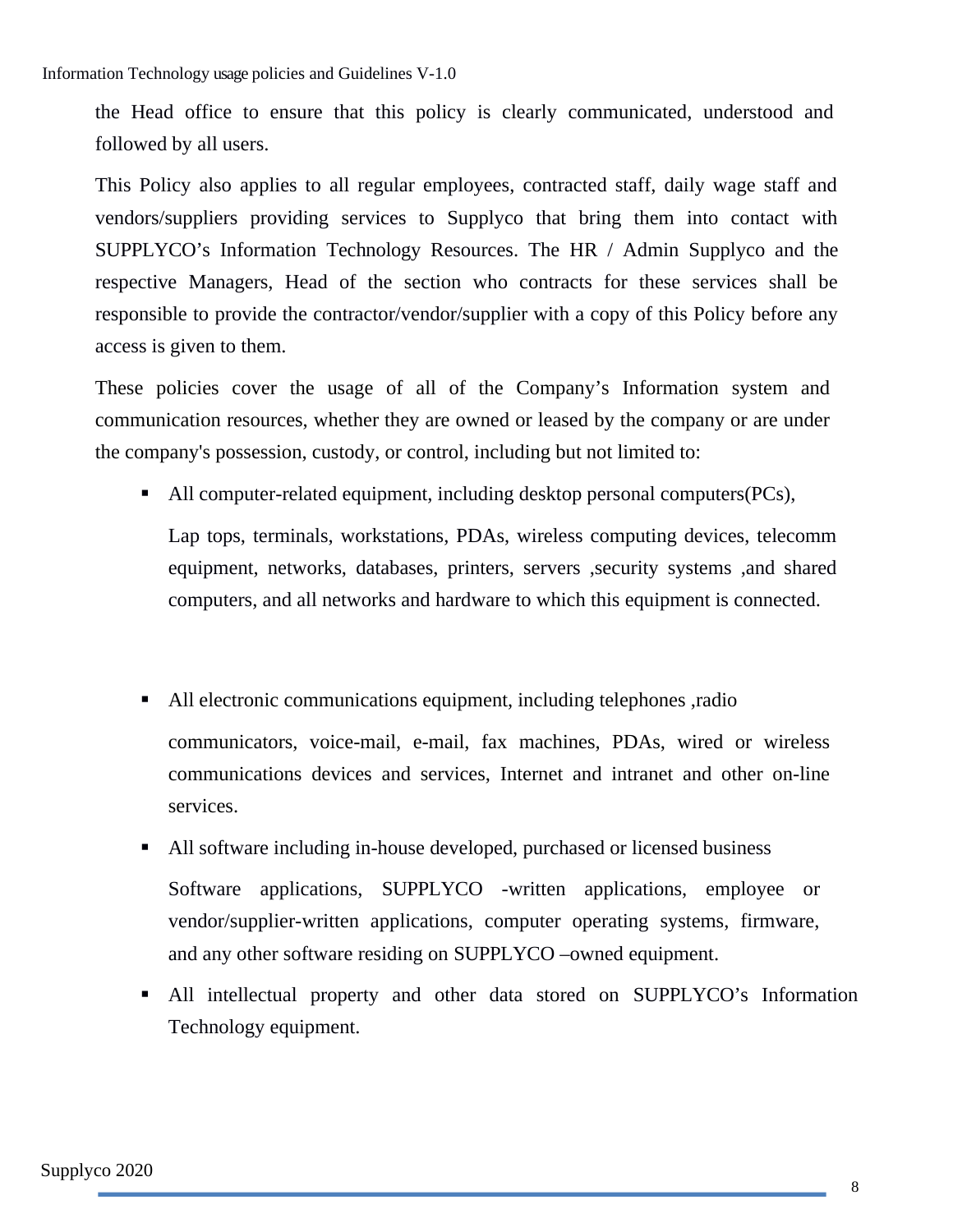These policies also apply to all users ,whether on Company property or otherwise, connected from remote connections via any networked connection, or using Company information system

### <span id="page-8-1"></span>5. **Definitions:**

In this Policy, a reference to the following word(s) shall have the following meanings assigned to it.

As used in this policy information resources are data and all computer and communication devices and other technologies which access, store or transmit information in the Organization. "Information" includes information in the Organization.

## <span id="page-8-0"></span>**5.1 INFORMATION CLASSIFICATION:**

 Information shall be classified appropriately as applicable i n t h e Organization into the following categories:

#### **a. Top Secret:**

It shall be applied to information unauthorized disclosure of which could be expected to cause exceptionally grave damage to the organizational interest. This category is reserved for organization's closest secrets and to be used only in certain situations, e.g. .Data availability of commodity in the warehouse, passwords to protected systems, confidential records and so on.

### **b. Secret:**

This is applied to information unauthorized disclosure of which could be expected to cause serious damage to the Organizational interest. This classification should be used for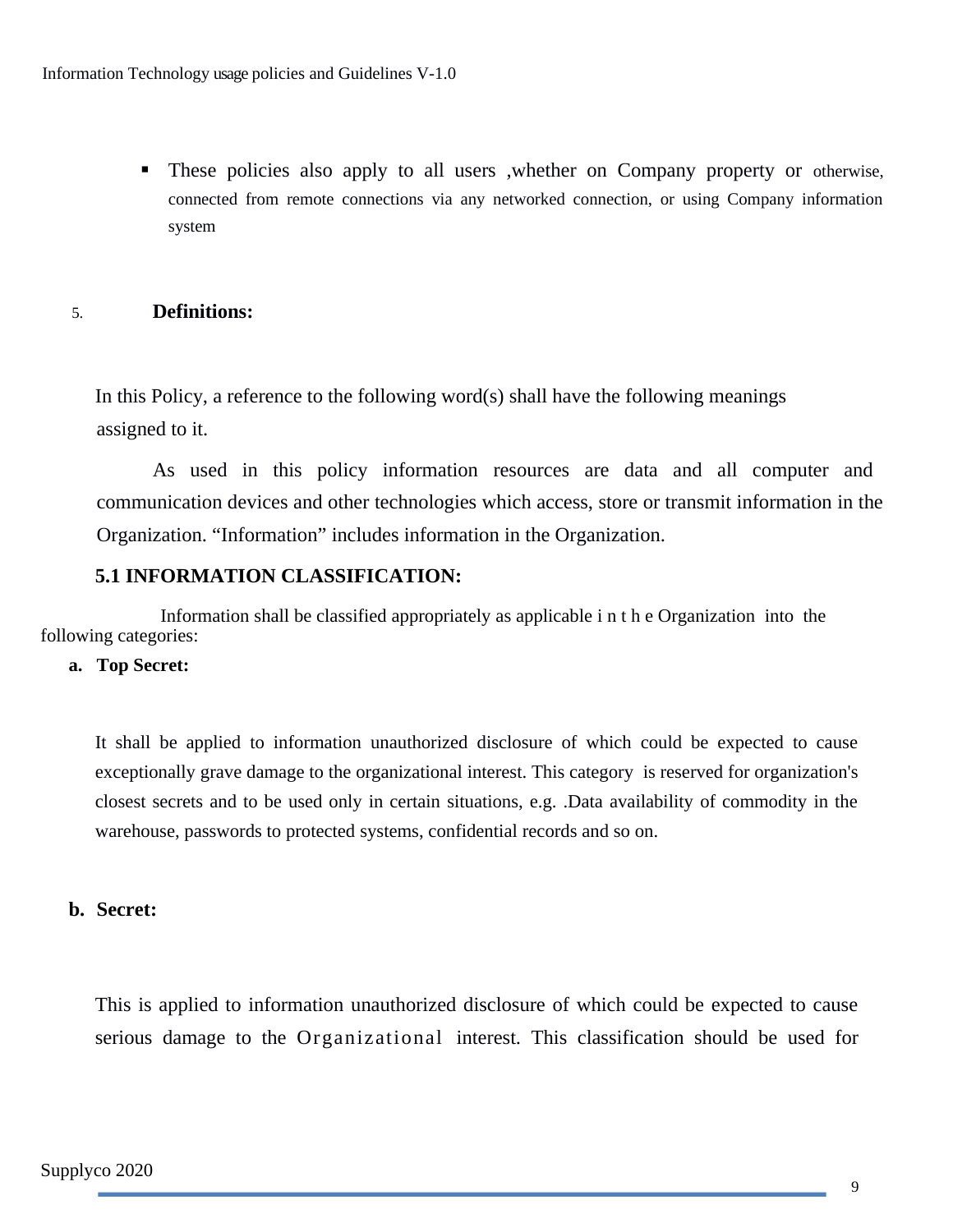highly important information and is the highest classification normally used. e.g. Data on stock position of outlets, procurement quantity and vendor procurement price details, products etc, Information related to critical infrastructure such as configuration details of servers in data centers, etc.

## **c. Confidentiality:**

This shall be applied to information unauthorized disclosure of which could be expected to cause damage to the security of the organization or could be prejudicial to the interest of the organization or could affect the organization in its functioning. limited access to a very small set of persons; material whose disclosure would cause severe damage to the affected party, e.g. board/executive/minister level management changes, financial details, strategic decisions etc.

# **d. Restricted:**

This shall be applied to information which is essentially meant for official use only and which would not be published or communicated to anyone except for official purpose. The information under this category may be available to the employees of the organization . Access for defined users, roles or user groups, according to specific rules; material whose disclosure would cause serious damage to the organization , e.g. HR data,. including security policies, official circulars and the like.

### **e. Unclassified/public:**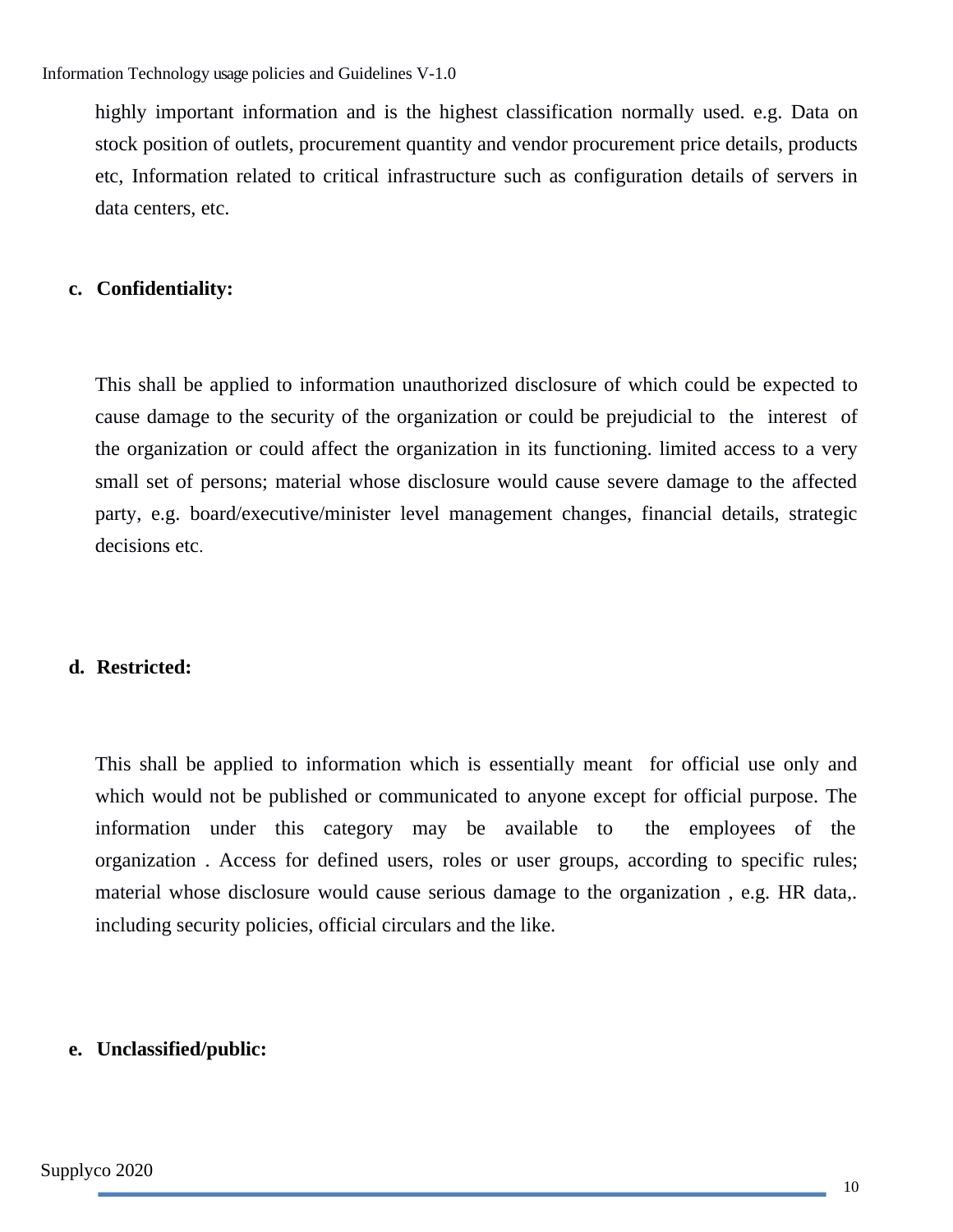Information available on the web or provided for public consumption .Information in this category requires no protection against disclosure but may need protection against unauthorized modification and other security or integrity threats. e.g. Information published on organizational websites and so on. The information or electronic files that may be classified into these categories will be specific to respective division or organizations and proceedings issued accordingly.

#### <span id="page-10-2"></span>5.2 **INFORMATION TECHNOLOGY RESOURCES (ITRESOURCES)**:

Information Technology Resources for purposes of this Policy include, but are not limited to, "SUPPLYCO owned or those used under license or contract or those devices not owned by "SUPPLYCO" but intentionally connected to "SUPPLYCO" -owned Information Technology Resources such as computers, Servers, Portable devices such as laptops, PDAs, Tablets and Mobiles, Dongles etc, that have been provided by the Organization, personally owned devices connected to organizational resources, printers, scanners, security devices, network devices, modems, fax machines online and offline storage , media and related equipment, software, and data files, Database, that are owned, managed, or maintained for organization, video conferencing rooms, VC data, and Internet, network management and monitoring equipments.etc.

#### <span id="page-10-1"></span>5.3 **USER**:

Anyone who makes any use of any IT resources connected to IT infrastructure of SUPPLYCO (hardware, software, networking, Data files etc) from any location, including but not limited to, all employees, temporary employees, probationers, contractors, vendors and suppliers.

#### <span id="page-10-0"></span>5.4 **SYSTEMS AUTHORITY:**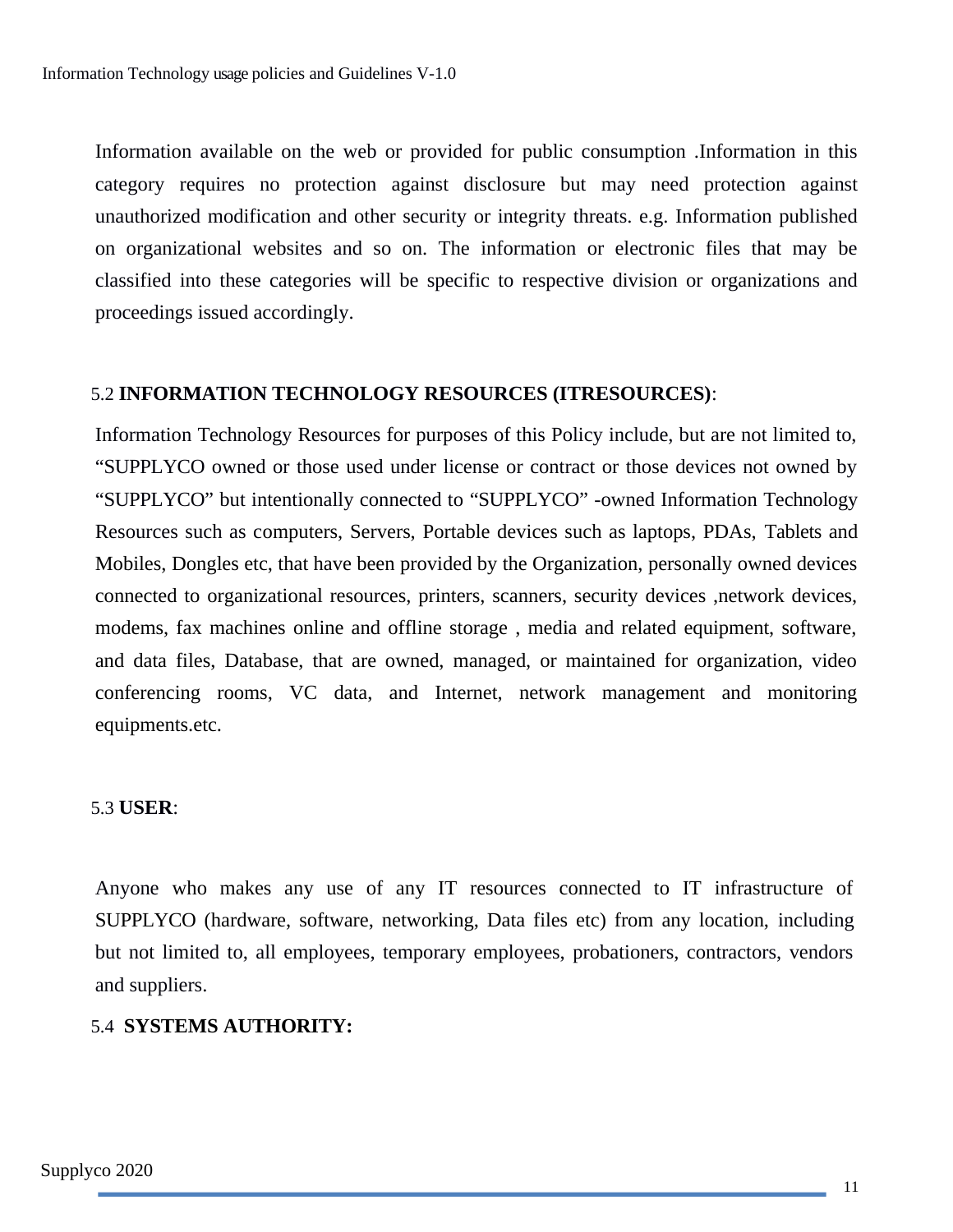MIS DIVISION functioning under "SUPPLYCO"( Government of Kerala owned organization) is the legal owner or operator of all IT resources.

## <span id="page-11-1"></span>5.5 **MANAGER (MIS) is the INFORMATION SECURITYOFFICER(ISO):**

The ISO assumes overall responsibility for ensuring the implementation, enhancement, monitoring, and enforcement of the IT Usage Policies and guidelines for the organization. The ISO is responsible for providing direction and leadership through;

Investigation of all alleged information violations by following procedures and refer the investigation to other investigatory entities wherever necessary, including law enforcement agencies;

Monitor use of IT resources only for intended official purposes as defined by policies.

# <span id="page-11-0"></span>5.6 **NETWORK/SYSTEM ADMINISTRATOR:**

A person designated by the Systems Authority to manage the particular system assigned to him or her. Systems Administrators oversee the day-to-day operation of the system, training and are authorized to determine who is permitted access to particular IT resources. In addition to their current responsibilities are responsible for

- **5.6.1** Administering security tools, reviewing security practices, identifying and analyzing security threads and solutions and responding appropriately to security violations.
- **5.6.2** Administration of all user Ids and passwords and the associated processes for reviewing, logging, implementing access rights, emergency privileges and reporting requirements. (Note: Where a formal Security Administration function does not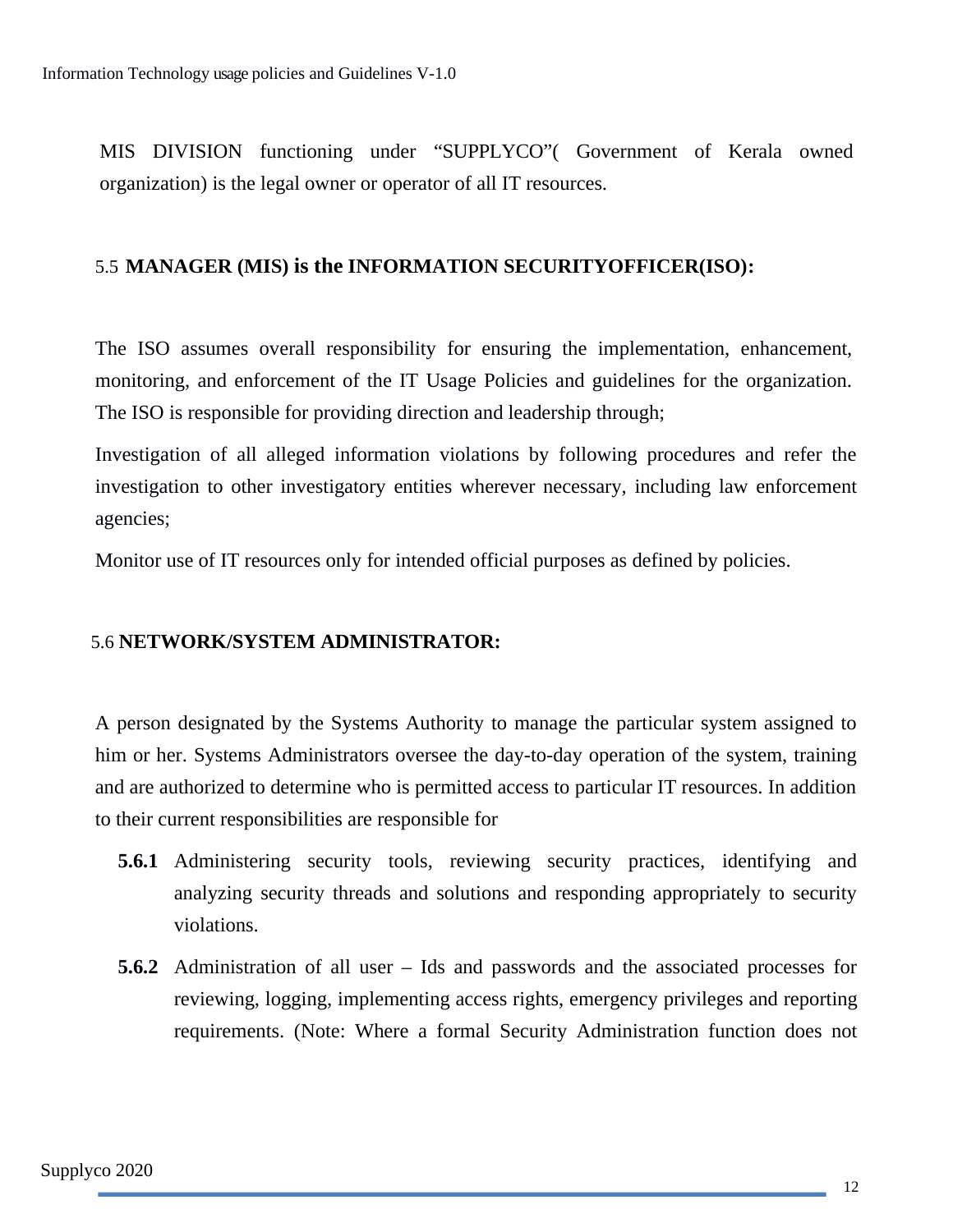exist, the organization or officers responsible for the security administration functions described above will adhere to this policy. When such an individual or individuals exist, the individual or individuals will work closely with ISO).

# <span id="page-12-1"></span>5.7 **SYSTEM SUPPORT OFFICERS (SSO):**

These are the technical support persons of Supplyco designated by Manager(MIS), whom are providing all technical support and any technical issues arise at depot/outlet and regional office level. In addition to their current responsibilities are responsible for

- **5.7.1** Checking and updating antivirus software. Ensure the proper working of antivirus software and its DB updation status.
- **5.7.2** Providing support for all software's of Supplyco.

**5.7.3** Any other task assigned by Manager MIS.

# <span id="page-12-0"></span>5.8 **NETWORK OPERATIONS CENTER(NOC):**

Centralized Network Operation Control Center, ensures network are available 24 hours a day, 7 days a week.

# **5.9 HELPDESK**

All locations within Kerala where SUPPLYCO operates by itself, all help and support pertaining to the system/user/network shall be provided by the SSO's or where the SSO's are not available, by the central IT helpdesk(MIS DIVISION). In case any user finds any problem with the ICT systems or need any help, they can send in their request to IT Administrator at Head office via e-mail to [techsupport@supplycomail.com.In](mailto:techsupport@supplycomail.com.In) the event of emergencies IT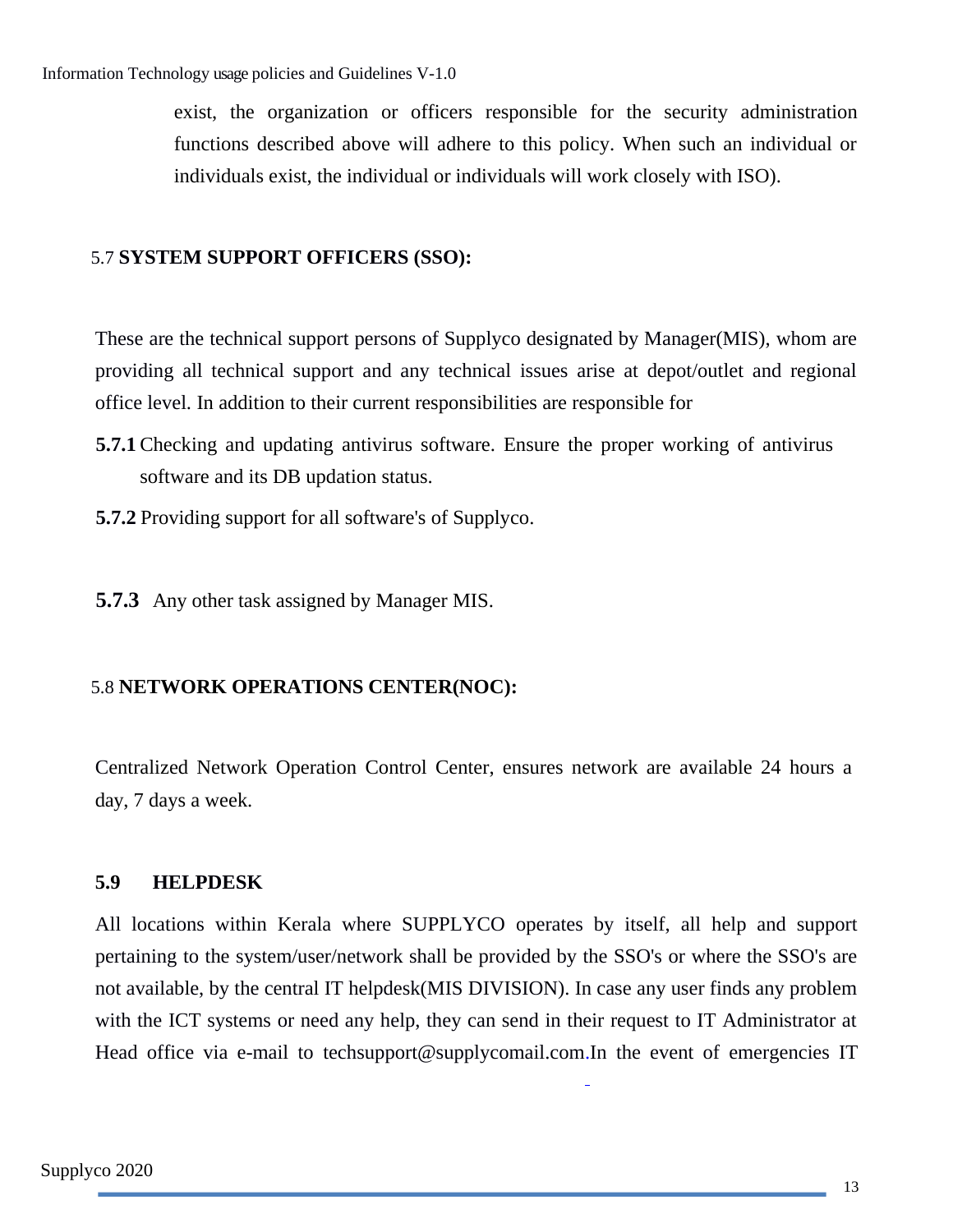Administrator can be contacted via telephone at 0484-2207935/0484-2206791, however all phone calls must be followed by an e-mail later.

## <span id="page-13-0"></span>**6 IT USAGEPOLICY**

System users shall be responsible for the information assets (systems / infrastructure) provided to them to carry out their official responsibilities. They SHALL handle the information assets with due care and operate them in line with the Supply co's Acceptable usage policy.

The use of the SUPPLY CO's information technology resources in connection with SUPPLYCO's business and limited personal use is a privilege but not a right, extended to various users. The privilege carries with it the responsibility of using the Users of SUPPLYCO's Information Technology resources efficiently and responsibly.

By accessing SUPPLYCO's Information Technology Resources, the user agrees to comply with this Policy. Users also agree to comply with the applicable laws and all governing contracts and licenses and to refrain from engaging in any activity that would subject SUPPLYCO to any liability. SUPPLYCO reserves the right to amend these policies and practices at any time without prior notice.

Any action that may expose SUPPLYCO to risks of unauthorized access to data, disclosure of information, legal liability, or other potential system failure is prohibited and may result in disciplinary action up to and including termination of employment and/or criminal prosecution.

Users of IT resources of SUPPLYCO are expected to abide by the following rules.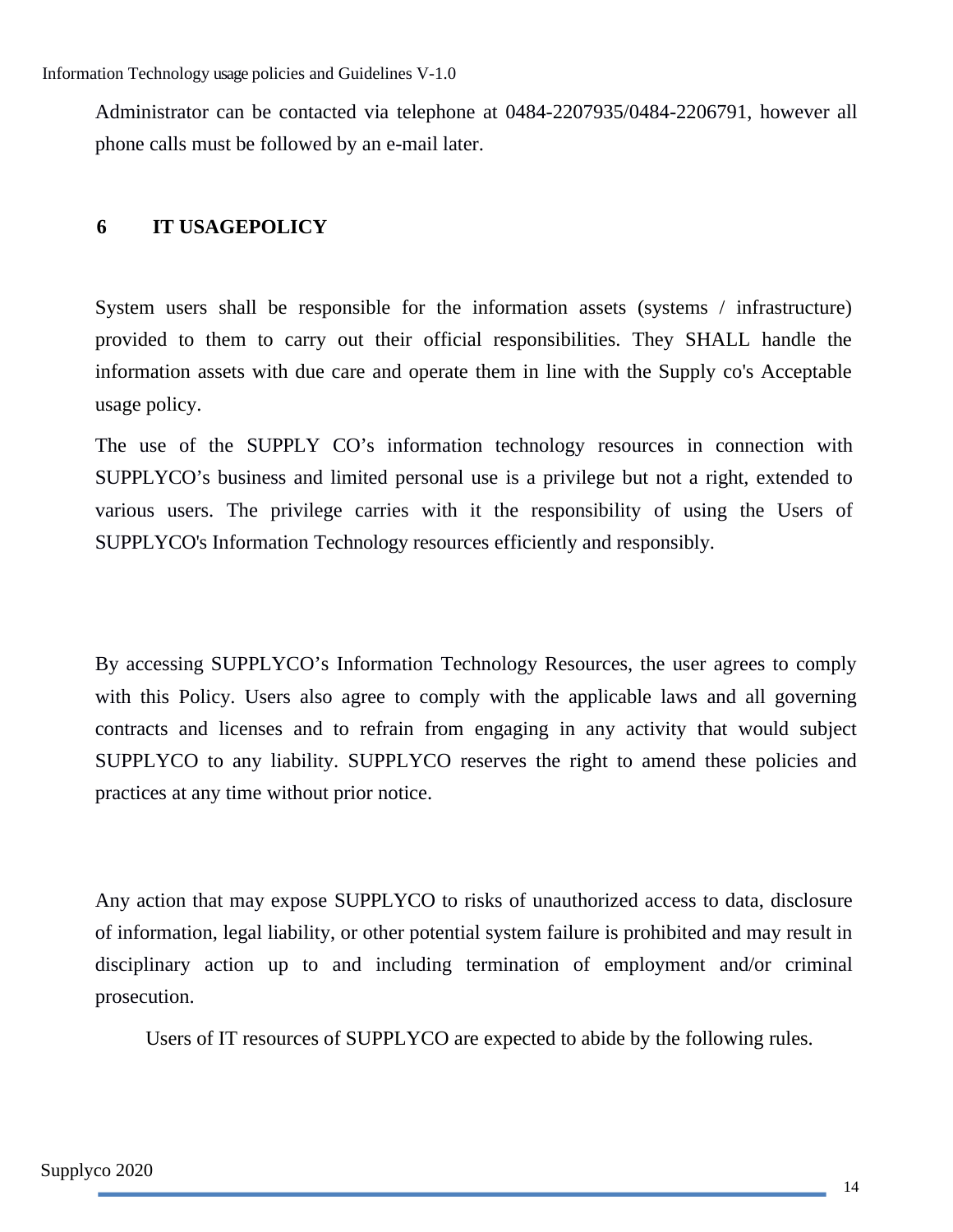- **1.** An individual in whose room/table the computer/Laptop/Tab is installed and is primarily used by him/her, is considered to be "primary" user. If a computer has multiple users, none of whom are considered the "primary" user, the divisional Head should make an arrangement and make a person responsible for compliance.
- **2.** Employees of SUPPLYCO will follow guidelines and policies to enable reasonable and appropriate usage of information systems, and to perform their jobs in accordance with all applicable laws, regulations and policies and IT act of Government of India.
- **3.** The user interface for information contained on Internet/Intranet systems should be classified as either confidential or not confidential, as defined by organizational confidentiality guidelines, details of which can be found in Human Resources policies. Examples of confidential information include but are not limited to: Organizational sensitive, secrets, Employees should take all necessary steps to prevent unauthorized access to this information.
- **4.** Government as a policy encourages user community to go for open standard for interoperability.
- **5.** Users while working at PC/laptop be careful not to spill water or food items on it. With clean hands only operate the PC/laptop. Regularly clean the system and its components (note:- Turn your PC off before cleaning it). Power off your system and UPS whenever it is not in use or user leaving the office.
- **6.** Users are expected to take proper care of equipment, and are expected to report any malfunction to the staff on duty or to the in-charge of the facility. Users should not attempt to move, repair, re-configure, modify, or attach external devices to the systems.
- **7.** Playing of Games using IT resources is strictly prohibited. Internet chat is also banned.
- **8.** Display of offensive material (either on computer screens or through posters etc.) is strictly disallowed.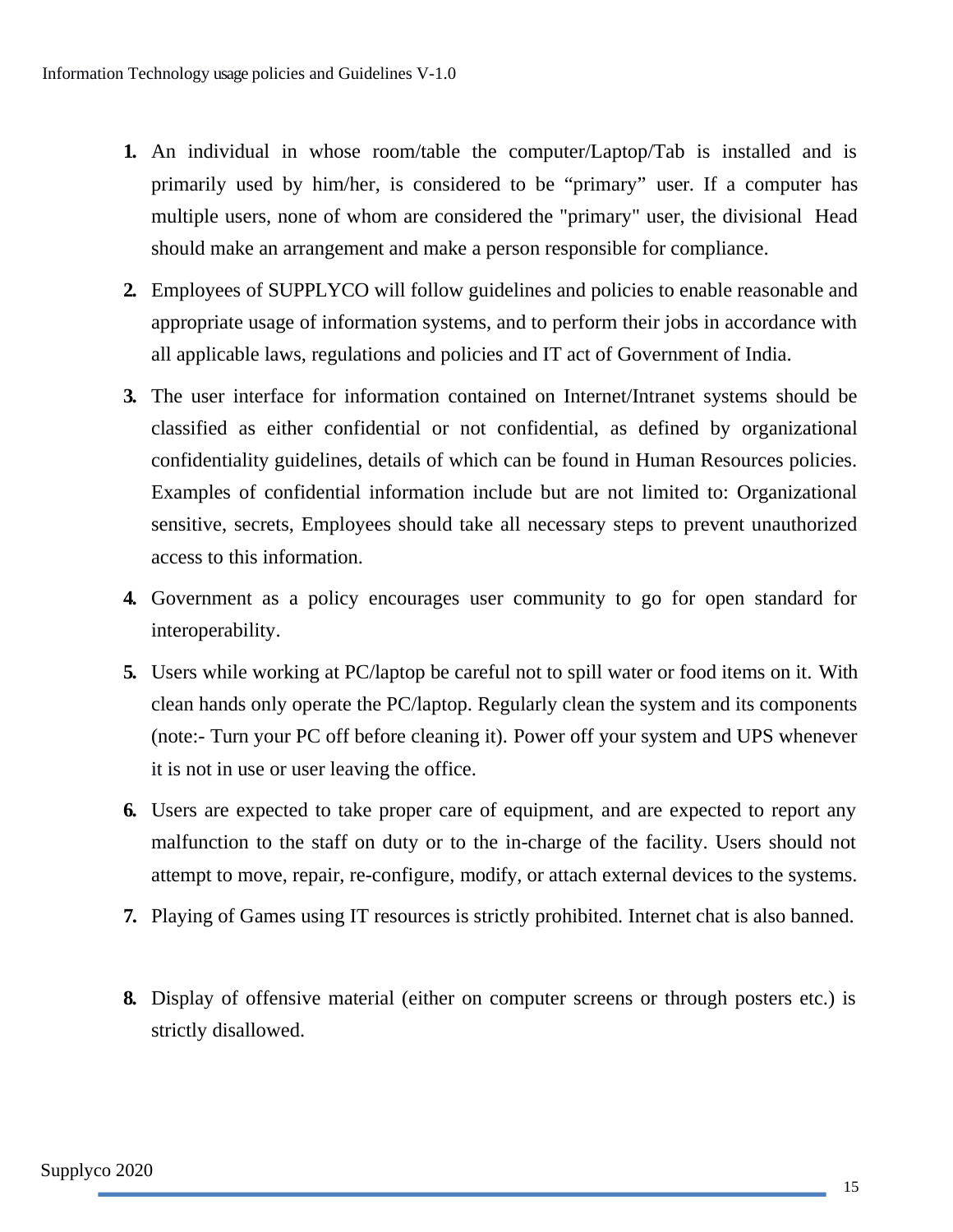- **9.** The facility should be used primarily for official purposes.
- **10.** Political Use Organizational information resources must not be used for partisan political activities where prohibited by state or other applicable laws, and may be used for other political activities only when in compliance with state and other laws and in compliance with applicable Organizational policies
- **11.** Personal Use Organizational information resources should not be used for activities unrelated to appropriate Organizational functions, except in a purely incidental manner.
- **12.** Social Media**—**Employee is prohibited from media forums, including social networking websites, mailing lists, chat rooms and blogs by using Supplyco systems
- **13.** Commercial Use Supplyco information resources should not be used for commercial purposes, including advertisements, solicitations, promotions or other commercial messages, except as permitted under Supplyco policy.
- **14.** Using the facility for illegal/commercial purposes is a direct violation of the policy and may entail withdrawal of the facility. The illegal use includes, but is not limited to, the unlicensed and illegal copying or distribution of software, sending of unsolicited bulk e-mail messages, and generation of threatening, harassing, abusive, obscene or fraudulent messages/images.
- **15.** Information Belonging to Others—Users must not intentionally seek or provide information on, obtain copies of, or modify data , programs, passwords or other digital materialsbelongingtootherusers,withoutthespecificpermissionofthoseotherusers.
- **16.** Internet Usage for personal device Should not connect personal IT devices to interconnect on internet facility of supply co.

This Policy includes within its purview the following referred Policies

The General Information Technology Usage Policy

The Software Licensing Policy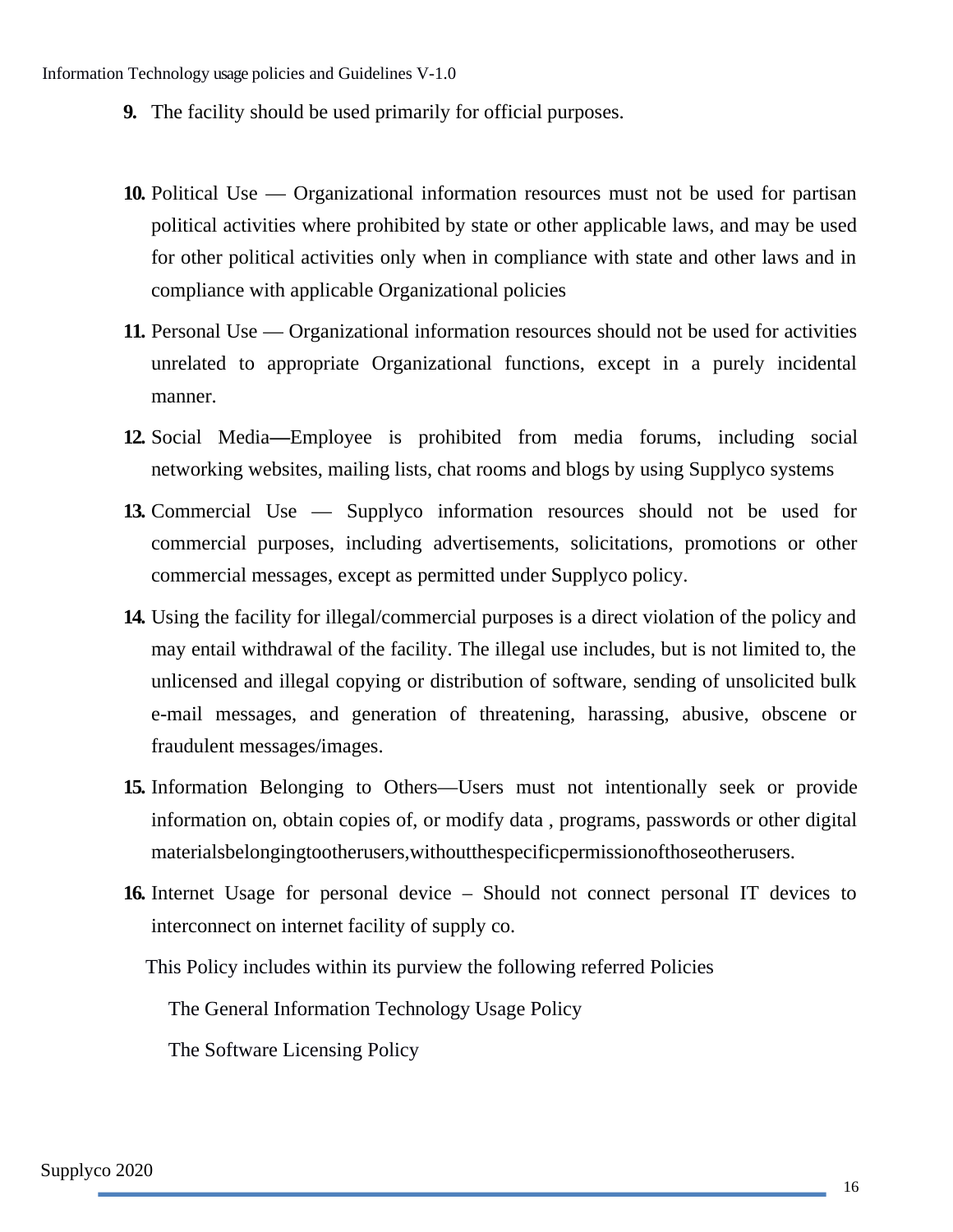The Internet and Intranet Usage Policy The E-mail Usage Policy Laptop policy Data Backup Policy Violations

# <span id="page-16-0"></span>**6.1GENERAL INFORMATION TECHNOLOGY USAGEPOLICY**

# **6.1.1 Password Policy**

- Individual password security is the responsibility of each user.
- Passwords are an essential component of SUPPLYCO's computer, Laptop and network security systems. To ensure that these systems perform effectively, the users must choose passwords that are difficult to guess. This means that passwords must not be related to your job or personal life. This also means passwords should not be a single word found in the dictionary or some other part of speech.
- Tomakeguessingmoredifficult,passwordsshouldalsobeatleastSixtoEight

characters long. To ensure that a compromised password is not misused on a longterm basis, users are encouraged to change passwords every 90 days. Password history would be maintained for previous three passwords. This applies to the Systems Logon (windows password) and Mail passwords.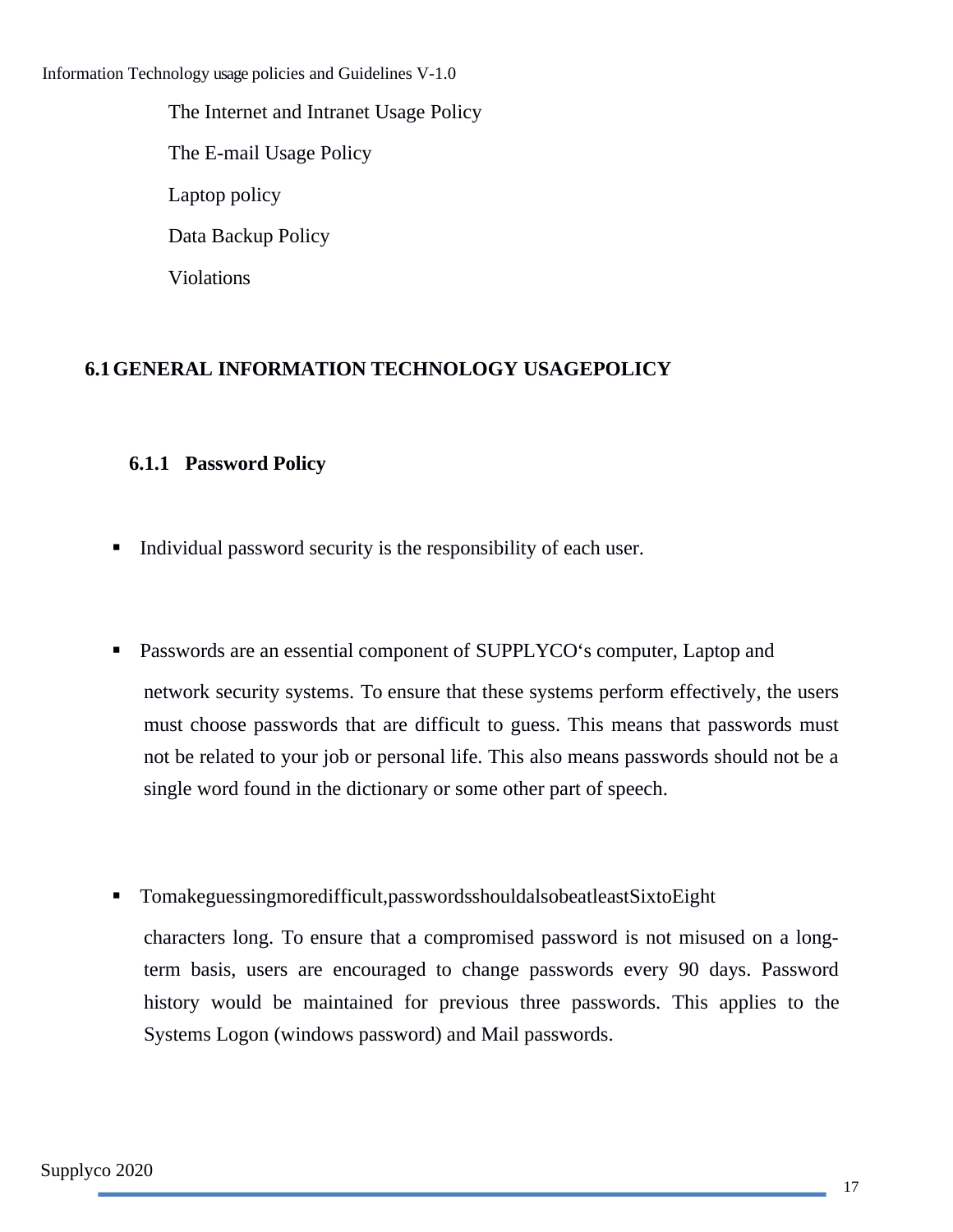- All users are advised to adhere a password policy. Following points may be considered while creating a password.
	- The password should be difficult to break.
	- **must be minimum of 8-12 characters in length**
	- must include punctuation such as  $1\frac{1}{2}$  % & \*, . ? + -=
	- **n** must start and end with letters
	- **must not include the characters #**  $@$  **'"**
	- Avoid using your own name, or names of your wife or children, or name of your Organization, or room No. or house No.etc.
	- passwords should be changed periodically and also when suspected that it is known to others.
	- Never use 'Password' as your password
	- Do not leave password blank and
	- Make it a point to change default passwords given by the software at the time of installation.
- Passwords must not be stored in readable form in batch files, automatic log-in scripts, software macros, terminal function keys, in computers without access control systems, or in other locations where unauthorized persons might discover them. Passwords must not be written down and left in a place where unauthorized persons might discover them.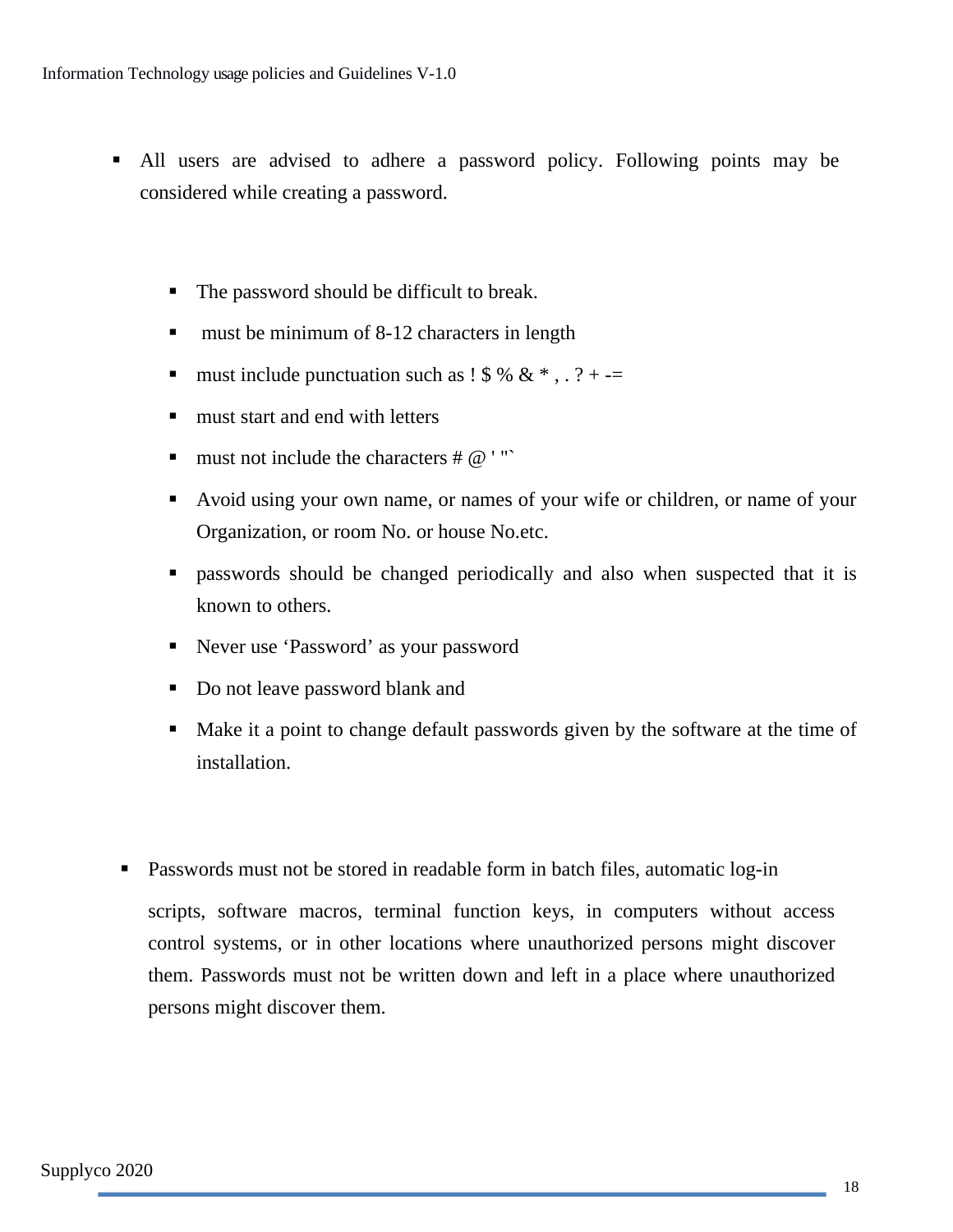- Immediatelyuponassignmentoftheinitialpasswordandinallcasesofpassword "reset" situations, the password must be immediately changed by the user to ensure confidentiality of all information.
- Under no circumstances, Users shall use another user's account or password without proper authorization.
- Undernocircumstances,theusermustsharehis/herpassword(s)withotheruser(s),

unless the said user has obtained from the concerned section head/IT administrator the necessary approval in this regard. In cases where the password(s) is/are shared in accordance with the above, the user shall be responsible for changing the said password(s) immediately upon the completion of the task for which the password(s) was shared.

- When files, Data are shared through network, they should be protected with password and also with read only access rule.
- Anyattempttocircumventsystemsecurity,guessothers'passwords,orinanyway gain unauthorized access to local or network resources is forbidden. Users may not use another person's computing account, attempt to forge an account identity, or use a false account or e-mail address.
- In cases where no prior approval had been obtained for sharing of password(s) with other user(s), such user shall be completely responsible for all consequences that shall follow in respect of breach of this Policy and SUPPLYCO shall initiate appropriate disciplinary proceedings against the said user.
- All PCs, laptops and workstations should be secured with a password- protected screen saver with the automatic activation feature set at 10 minutes or less, or by logging-off (control-alt-delete for Win2K users) when the host will be unattended .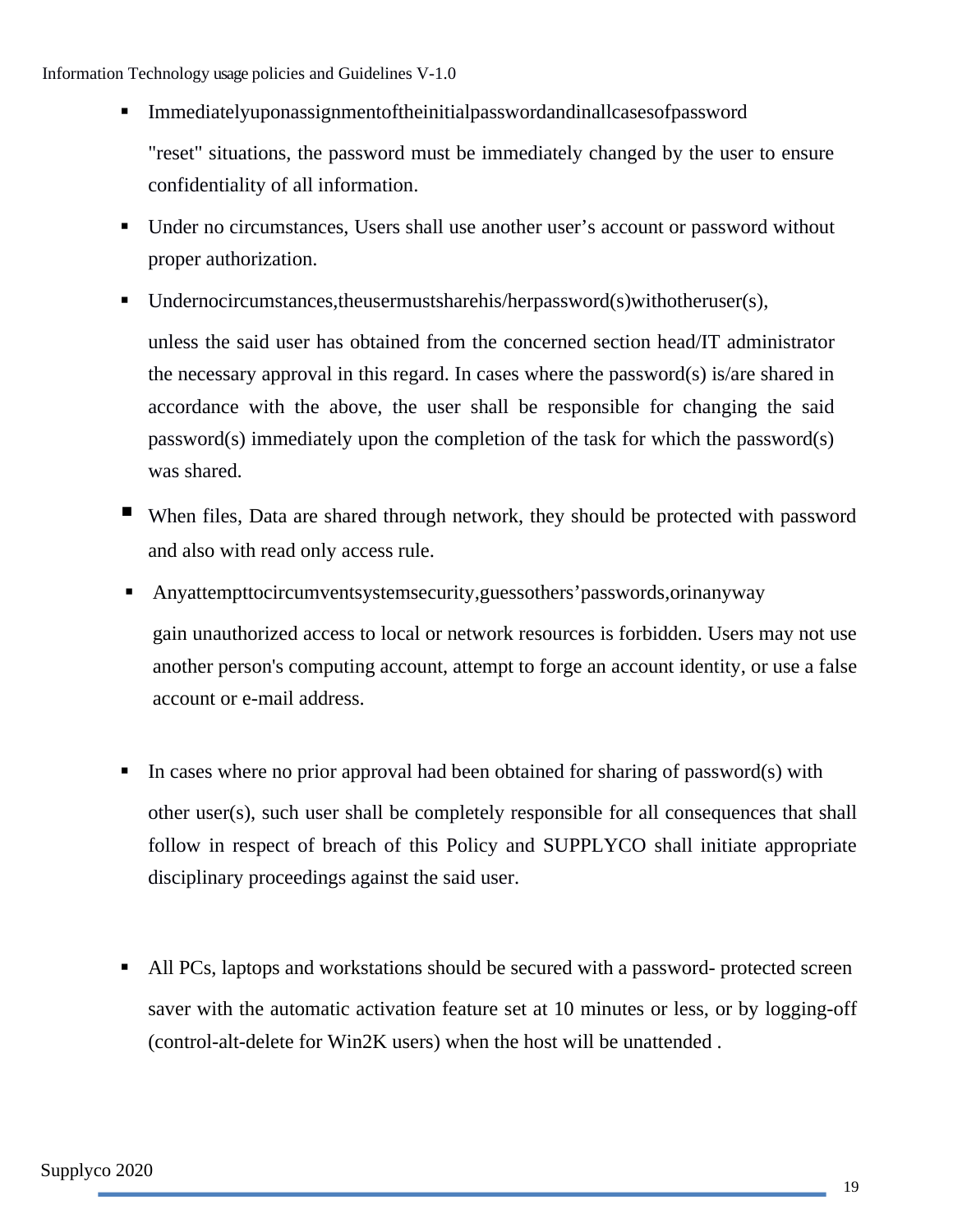# <span id="page-19-0"></span>**6.1.2 Security/ Access Control**

- Users are forbidden from circumventing security measures.
- **Before use of Information Systems, Employees shall authenticate themselves by providing** a valid username and password/passphrase. At the end of the working session, they shall logoff the Information System. If a system is left attended, it should be locked to prevent unauthorized access and use.
- Information System passwords/passphrases will be kept secret and not shared with anyone else, including MIS staff. They shall be changed at least once every 90 days. Employees shall not modify or tamper with Information System hardware. Additionally they shall not install any software (executable code) without prior approval from IT Administration.
- Employees, unless authorized as part of their job duties, shall not engage in activities that may affect the integrity or availability of the network. Activities include, scanning of IP addresses, network reconnaissance, sniffing, hacking etc.
- Security applications that have been installed on Information Systems (e.g. anti-virus, personal firewalls etc.) shall not be disabled and shall remain operational at all times.
- All files that are uploaded from external sources (via CD, USB , memory devices, external Hard disk, etc.) or downloaded from the Internet to Information Systems shall are scanned by anti-virus software before further use.
- **Employees shall be responsible for the security of any corporate information stored on** portable media in their possession. Protection of such portable media shall be by way of suitable encryption and/or strong passwords, or similar. Loss of such portable media (containing sensitive corporate data) shall be immediately reported to their line manager and to MIS division.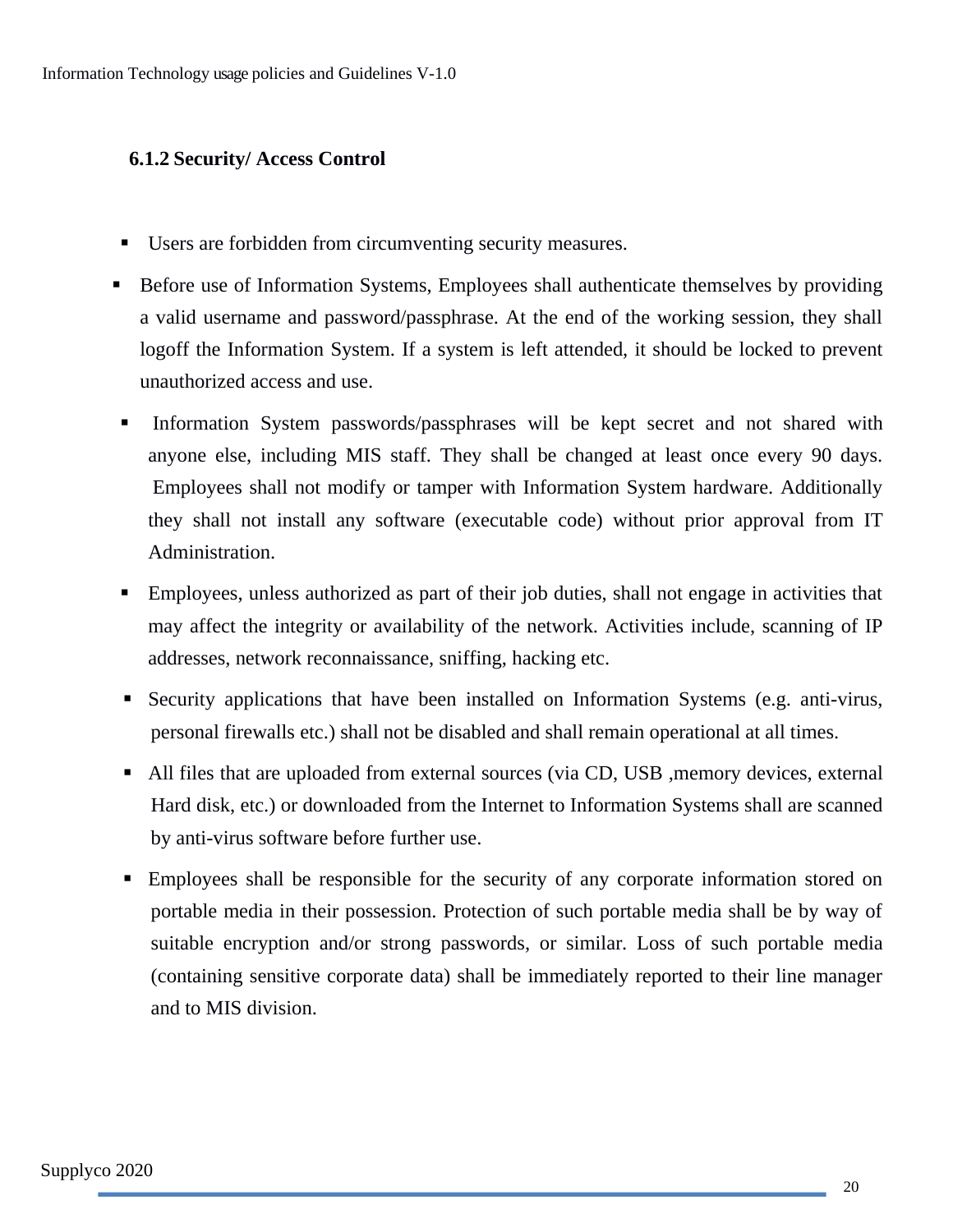- Unauthorized access, use, transmission, damage, deletion, suppression, alteration or interference with organization's Information Systems are forbidden
- All "SUPPLYCO" computers ,laptop, mobile ,tab that are either permanently or temporarily connected to the internal computer networks must have a password-based access control system. Regardless of the network connections, all computers handling confidential information must also employ appropriate password-based access control systems.
- All in-bound connections to "SUPPLYCO" computers ,Laptop, mobile, tab from external networks must be protected with an approved password or login control system. Third part applications such as Remote Desktop, Team viewer and Any desk may only be used at SUPPLYCO's network after receiving the written approval of the Manager(MIS) and must be disconnected when not in use. If anyone violates this Policy and SUPPLYCO shall initiate appropriate disciplinary proceedings against the said user.
- Allaccesscontrolsystemsmustutilizeuser-IDs,passwordsandprivilegerestrictions unique to each user. Users are prohibited from logging into any "SUPPLYCO" system anonymously. To prevent unauthorized access all vendor-supplied default passwords must be changed before SUPPLYCO's use.
- Access to the server room is restricted and only recognized IT staff or someone with due authorization from ISO is permitted to enter the room.
- Users shall not make copies of system configuration files (e.g. Passwords, etc) for their own, unauthorized personal use or to provide to other users for unauthorized uses.
- Any computer (PC/Server/Laptop etc) that will be connected to the IT infrastructure,

should have an IP address assigned by the Network Operations Center. Following a systematic approach, the range of IP addresses that will be allocated to each section is decided. So, any computer/Laptop/Tab connected to the network from that section will be allocated IP address only from that Address pool. Further, each network port in the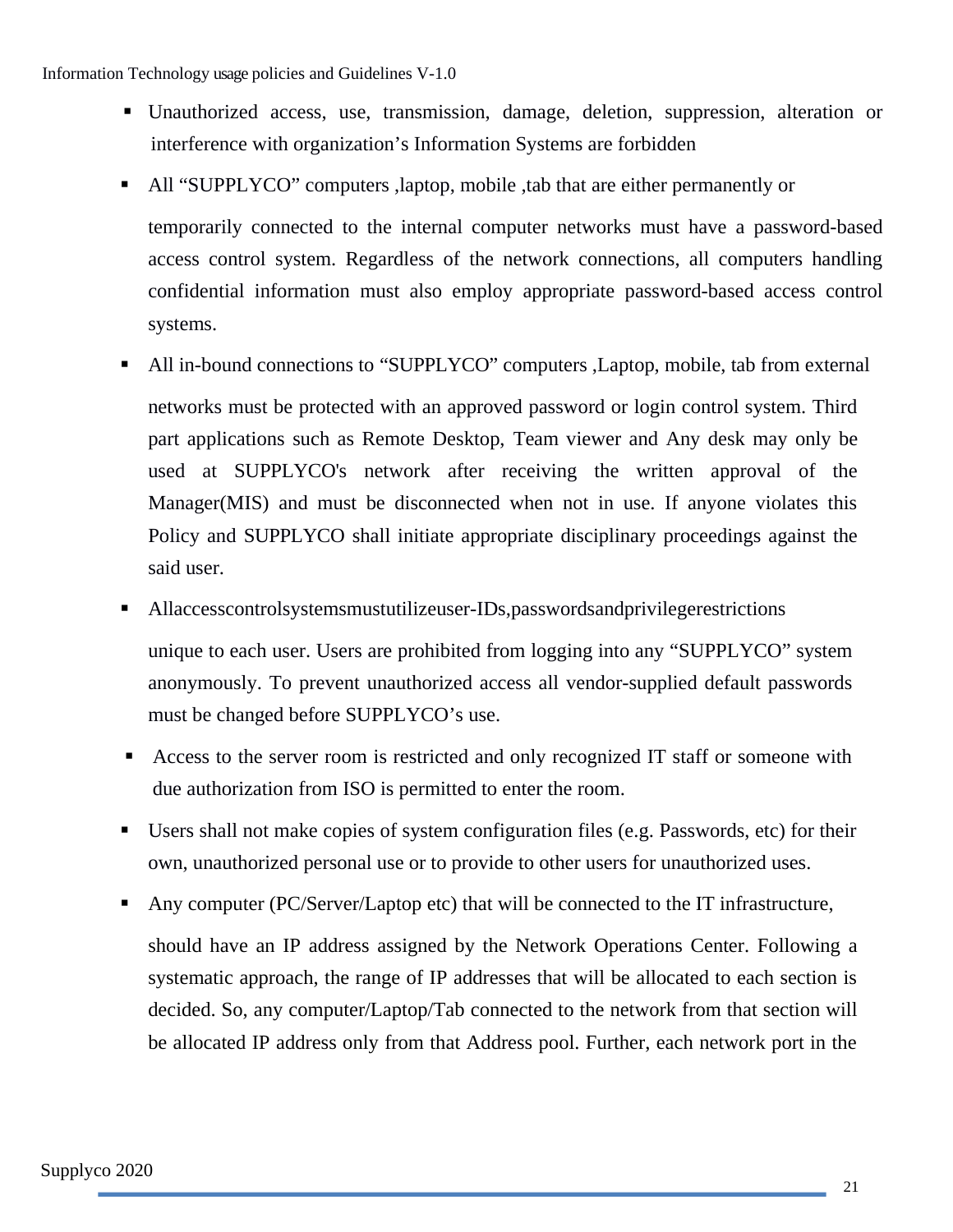room from where that computer will be connected will have binding internally with that IP address so that no other person uses that IP address un authorize from any other location. An IP address allocated for a particular computer system should not be used on any other computer even if that other computer belongs to the same individual and will be connected to the same port. IP addresses are given to the computers but not to the ports.

**• Computer accessories, Printer, Scanner etc. may be moved from one location to another** with prior written intimation to the MIS division, as MIS division maintains a record of computer identification names and corresponding IP address. As and when any deviation (from the list maintained by MIS Division) is found for any computer system, network connection would be disabled and same will be informed to the user by email/ phone, if the user is identified. When the end user meets the compliance and informs MIS division in writing/by email, connection will be restored.

# **Wireless and Security**

Where wireless LANs (WLANs) are used, they are used with sufficient authentication and transmission encryption measures in place, complemented by proper security

Management processes and practices. Access points are located to minimize network tapping from publicly accessible area. The network default name, encryption keys and Simple Network Management Protocol(SNMP) community strings (and any insecure configuration) is changed at installation. SSID shall not reflect the name of any organization's division, system name or product name. For non-public wireless access points, encryption keys are regularly changed and SSID broadcasting is disabled. It is better to engage a firewall or router is in place between the access point and the Supply co's network to filter connections. Restricted firewall rules MUST be applied to allow only needed ports to pass from the wireless segment.

Network administrators regularly scan for "rouge" or "unauthorized" wireless access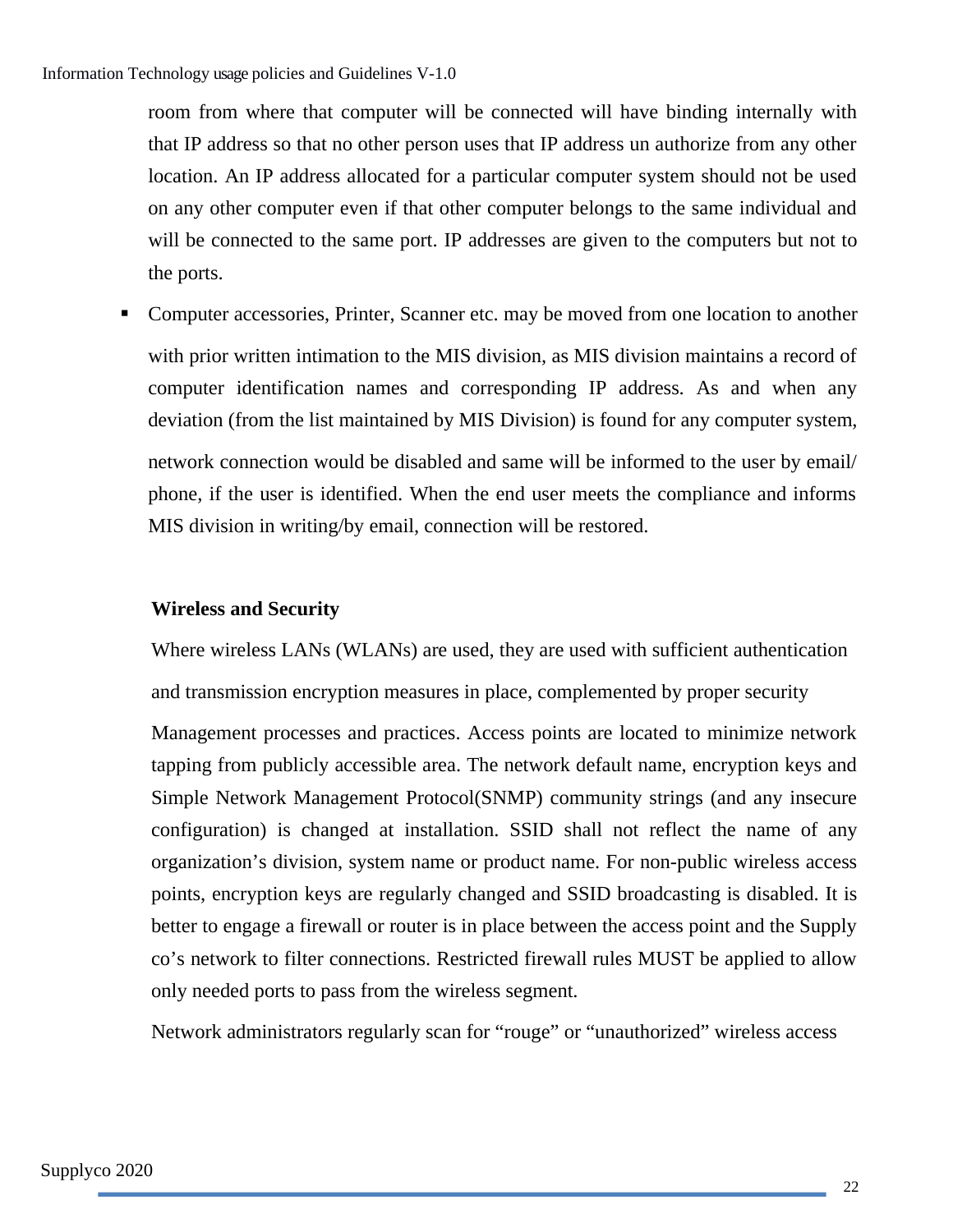points. Use multiple SSIDs with different configurations for different VLANs, client authentication methods, etc. For example, guest may use a different WIFI connections. Guest WIFI may have lower security and may only allow for connecting to the internet

# **Virtual Private Networks.**

VPNs carrying classified data shall authenticate using two-factor authentication : • first one a one-time password authentication such as a token device or a public/private key system with a strong passphrase, Second username and password using external authentication server .VPNs disconnect automatically from Supplyco network after a pre-defined period of inactivity. The user shall be required to logon again to reconnect to the network. Supplyco should only permit one network connection at a time. All computers connected to a Supply co's networks via VPN are equipped with personal security software, latest security patches, anti-virus software and malicious code detection and repair software. This security software shall be activated at all time and with the latest virus signatures and malicious code definitions.

Clock Synchronization.

 In order to comply with this policy user shall ensure that computers and network devices are synchronized with the local Supply co's NTP server if any

- SSO/Network Administrator has to ensure that Bios password has to be set for each system so that, the user cannot tamper with the system settings.
- It is advisable to disable USB port (Bios/disconnect from MB).
- The User will not attempt to override or break the security of the computers, networks, or machines/networks accessible there from. Services associated with the Net Access ID will not be used for illegal or improper purposes. This includes, but is not limited to, the unlicensed and illegal copying or distribution of software, and the generation of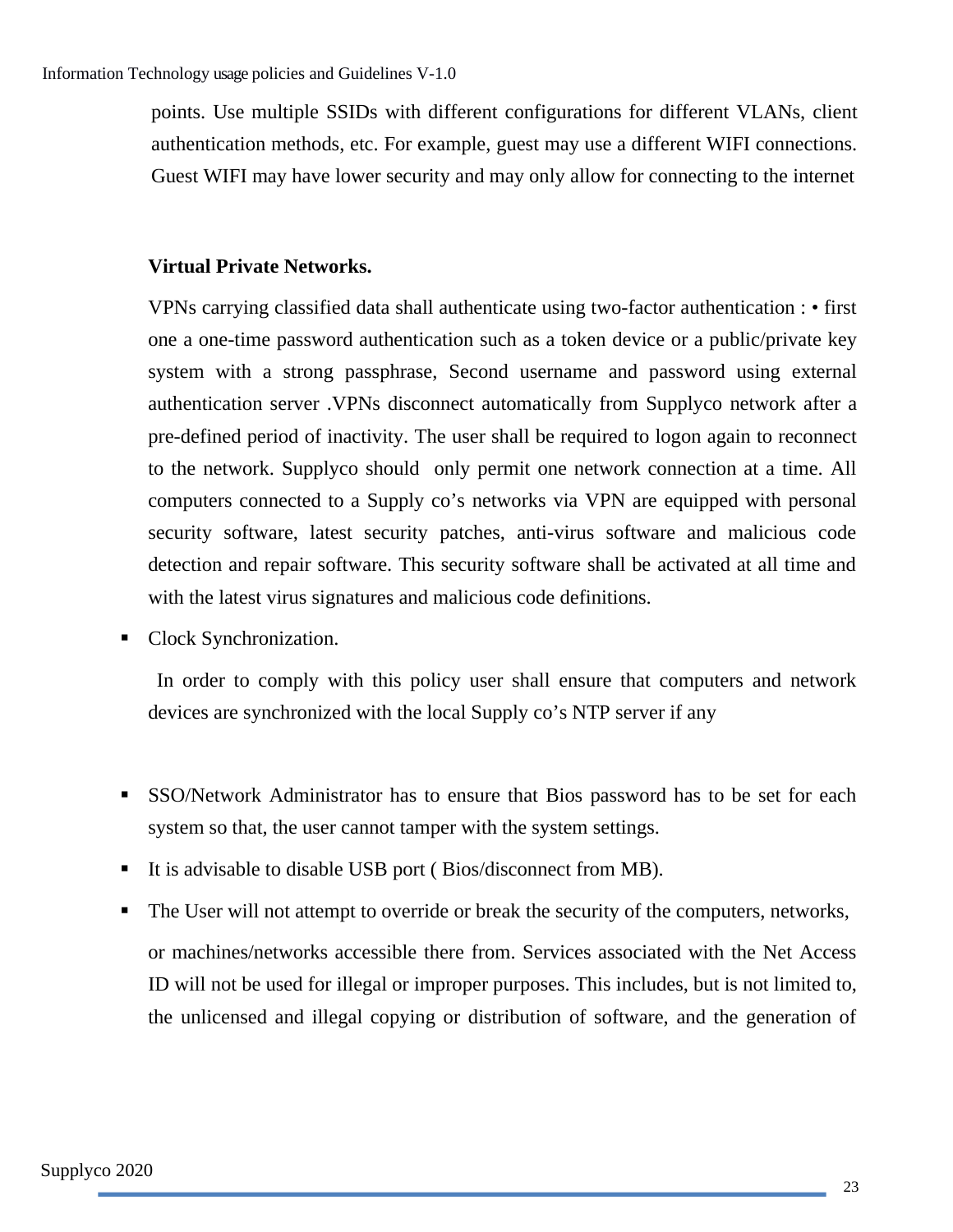threatening, harassing, abusive, obscene or fraudulent messages and also installing software.

- Users are strictly prohibited from establishing internet connections, using dongles, modems or other such apparatus, from within any supply co's premises.
- Users who have been given mobile/portable laptop or any other device and duly authorized for such remote access, which connects to supply co's systems on a realtime basis, can do so through the Internet with proper written request to Manage MIS/ Network Administrator before accessing the services.
- UnlessthepriorapprovaloftheManagerMIS/NetworkAdministratorhasbeen obtained, users shall not establish Internet or other external network connections that could allow non-authorized users to gain access to supply co's systems and information. These connections include the establishment of multi-computer file systems, Cloud storages, Internet web pages & FTP servers.
- Users must not test, or attempt to compromise computer or communication system security measures unless specifically approved in advance and in writing by the Manager MIS/Network Administrator. Incidents involving unapproved system cracking (hacking), password cracking (guessing), file decryption, software copying, software installation, computer configuration changing or similar unauthorized attempts to compromise security measures will be considered serious violations of SUPPLYCO policy and also initiate disciplinary proceedings against such user. Likewise, short-cuts bypassing system security measures is absolutely prohibited.
- Use encryption of information in compliance with Acceptable Encryption Use policy.
- Employeesmustuseextremecautionwhenopeninge-mailattachmentsreceivedfrom unknown senders, which may contain viruses, e-mail bombs, or Trojan horse code, Ransom ware etc.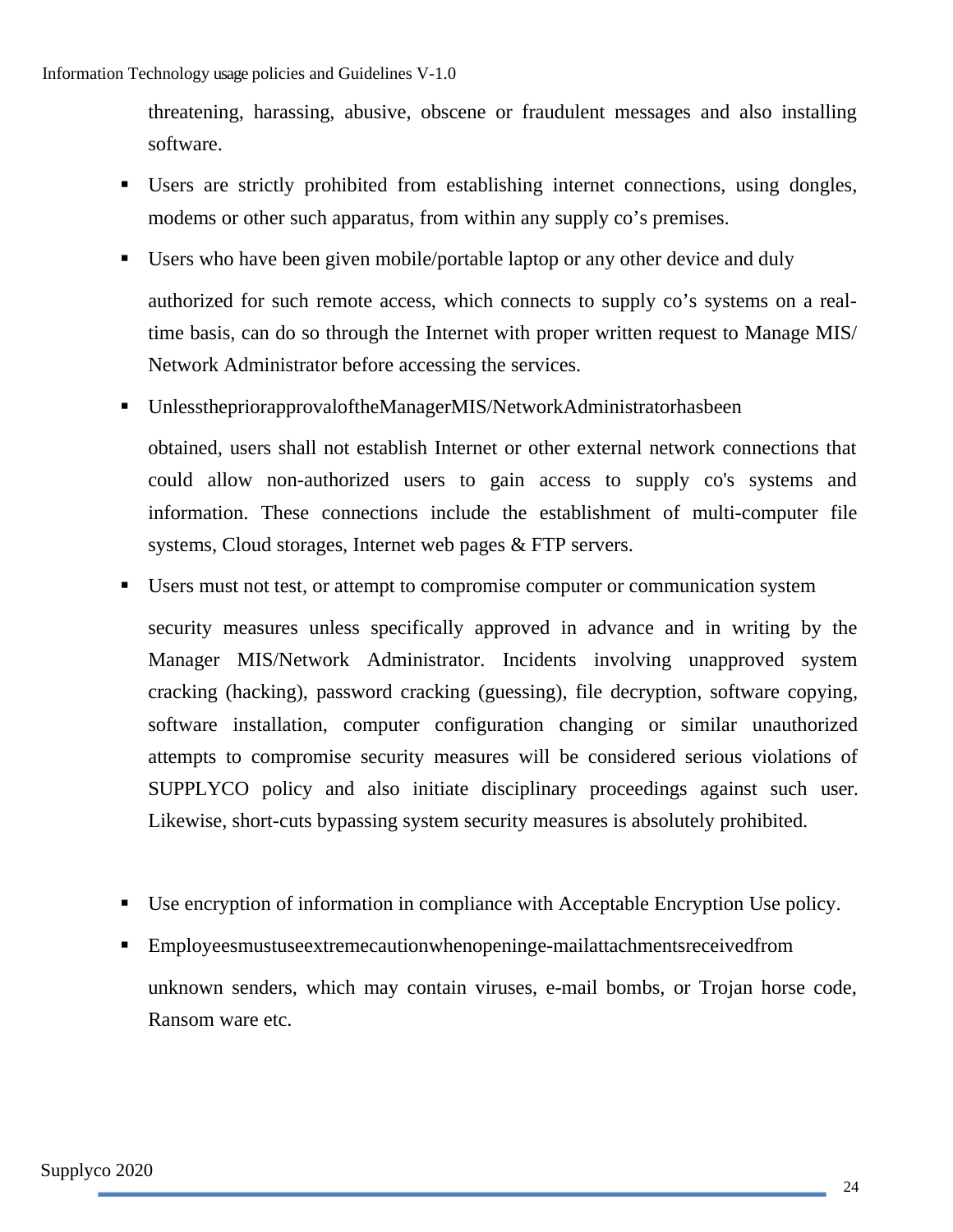- Rebuilding the Computer System When the Service engineers or SSO reform at the computer systems and re-install OS and other application software, care should be taken to give the same hostname, IP address, network Mask, gateway as it was having earlier. Further, after installing the OS all the patches/latest service pack should also be properly installed. In case of anti-virus software, service engineers/SSO should make sure that its latest engine and pattern files are also downloaded from the net. Further, before reformatting the hard disk, dump of only the data files should be taken for restoring it back after proper re-installation. Under no circumstances, software files from the infected hard disk dump should be used to write it back on the formatted hard disk.
- **Preservation of Network Equipment and Accessories Routers, Switches, Fiber optic** cabling, UTP cabling, connecting inlets to the network, Racks, UPS, and their batteries

that are installed at different locations .Tampering of these items by the user comes under violation of policy and will be treated as misconduct, misdemeanor, or indiscipline as appropriate . Tampering includes, but not limited to,

- removal of network inlet box.
- removal of UTP cable from the room.
- opening the rack and changing the connections of the ports either at jack panel level or switch level
- taking away the UPS or batteries from the UPS room.
- disturbing the existing network infrastructure as a part of renovation of the location
- Tampering of the database by the Supplyco or individual user comes under violation of policy.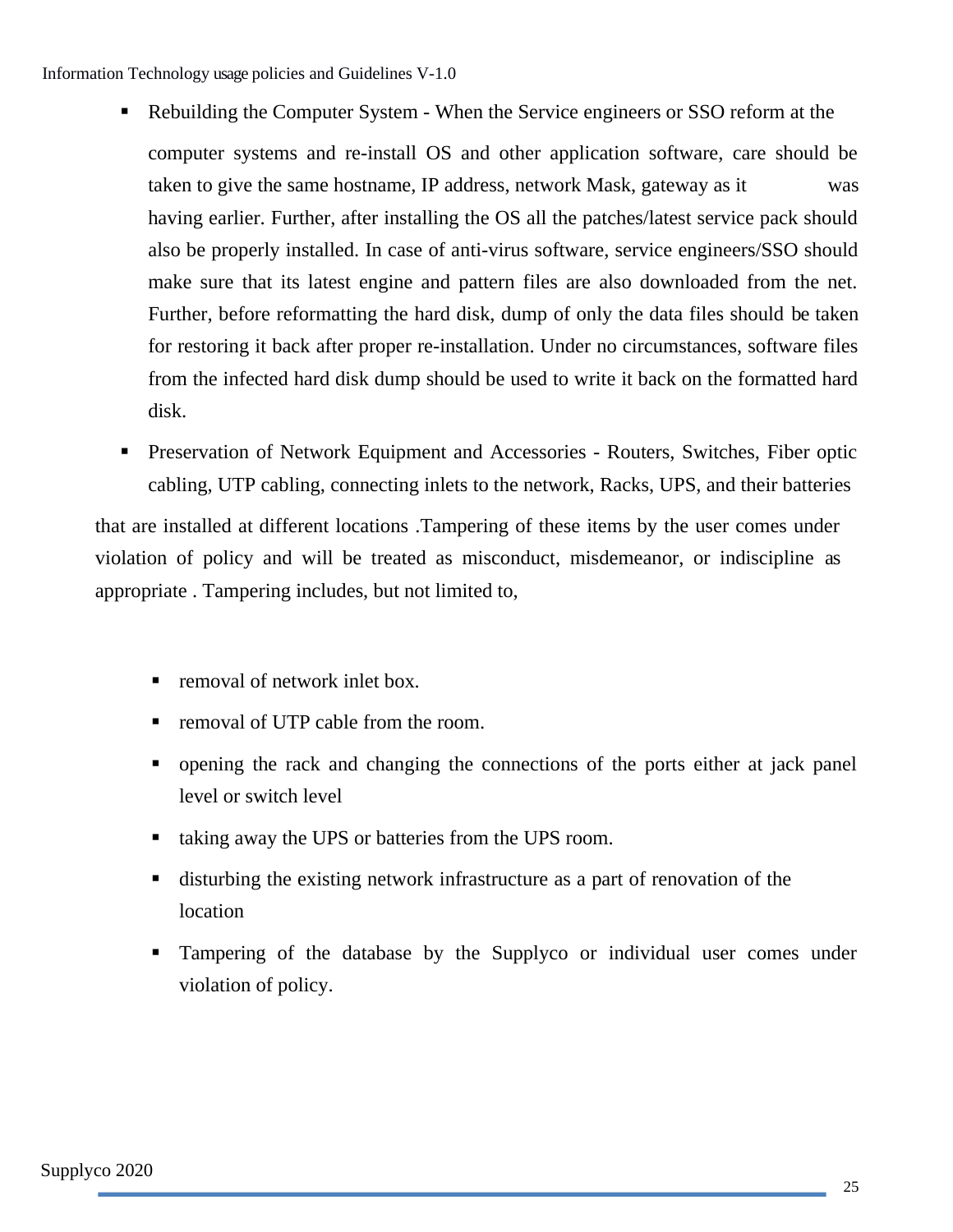- disturbing the existing data items or software components deliberately with ulterior motives even by authorized individuals/Supply co's,
- Causing database or hardware or system software crash thereby destroying the whole of or part of database deliberately with ulterior motives by any individual.
- Trying to break security of the Database servers.
- Modifying/deleting the data items or software components by using illegal access methods.

# <span id="page-25-1"></span>**6.1.3Changes to Systems/Network**

- No user must physically connect or disconnect any equipment, including SUPPLYCO owned computers and printers etc to or from any SUPPLYCO network. With the exception of emergency situations, all changes to SUPPLYCO information technology systems and networks must be documented, and approved in advance by the ISO/Network Administrator.
- Only persons who have been authorized by the ISO can make emergency changes to any SUPPLYCO computer system or network.

### <span id="page-25-0"></span>**6.1.4 Managing System Privileges**

 $\Box$  Requests for new user-IDs and changes in privileges must be made to the MIS division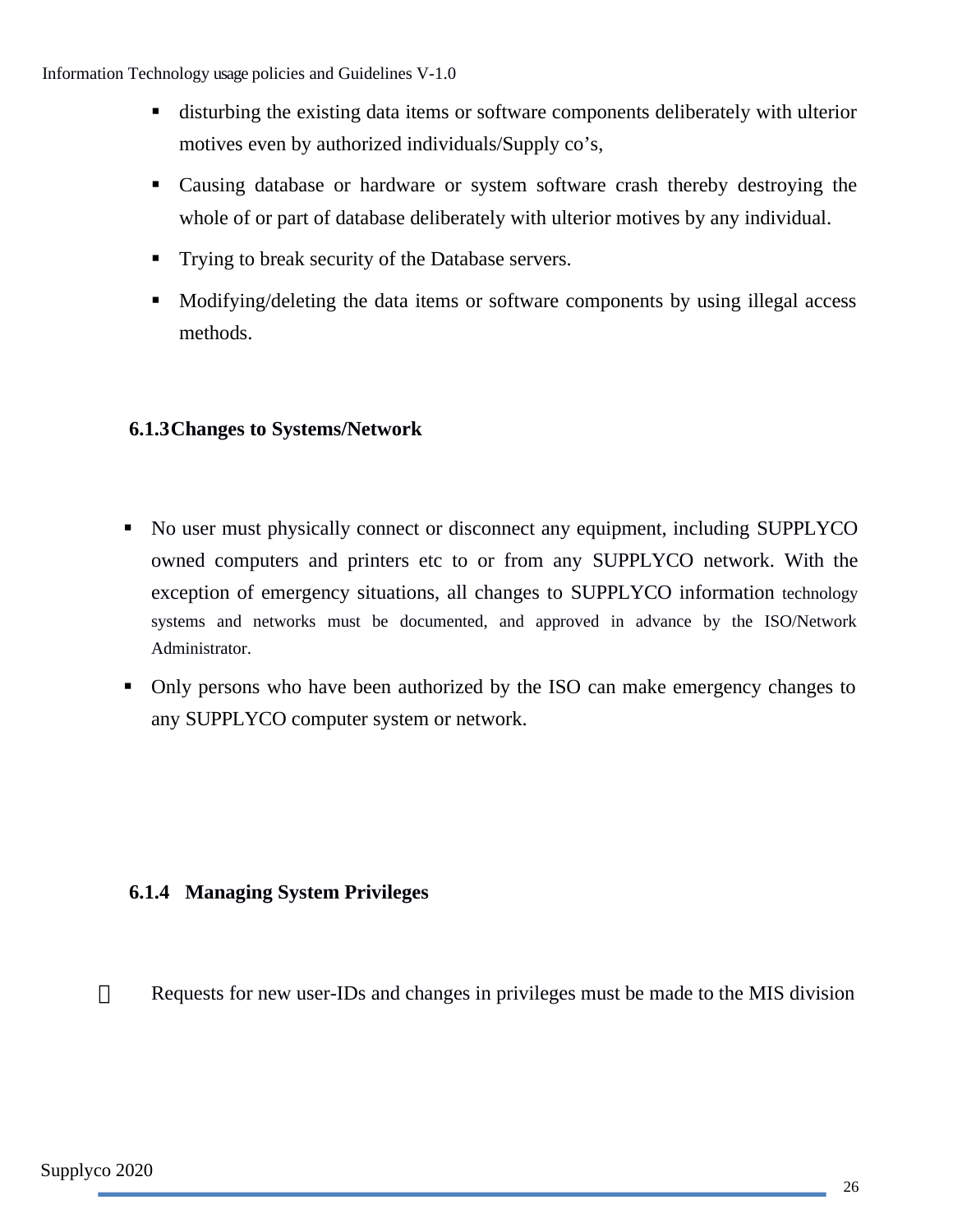Supplyco in Mail. Users must clearly state why the changes in privileges are necessary.

- In response to feedback from the Human Resources Supplyco, the MIS division will revoke any privileges no longer needed by users. After receiving information from HR/Admin Supplyco ,all system accessprivilegeswillbeterminatedwithin24hours when a user leaves SUPPLYCO.
- SUPPLYCO management reserves the right to revoke the system privileges of any user at any time. Conduct that interferes with the normal and proper operation of SUPPLYCO information systems, which adversely affects the ability of others to use these information systems, or which is harmful or offensive to others will not be permitted.

# <span id="page-26-0"></span>**6.2SOFTWARE LICENSING POLICY**

For all software including purchased, in-house developed or licensed business software applications, SUPPLYCO-written applications, employee or vendor/supplier-written applications, computer operating systems, firmware, and any other software residing on SUPPLYCO -owned equipment, all users must comply with the software licensing policy and must not use/install/download any software for their individual use or even for business purpose without prior approval of the ISO/Network Administrator at Head office. In case any such software is found on any SUPPLYCO system which is not allocated to the individual user, it shall be the responsibility of the user to inform the same to the MIS Division, in cases the same is not installed by the said user otherwise SUPPLYCO shall initiate appropriate disciplinary proceedings against the said user.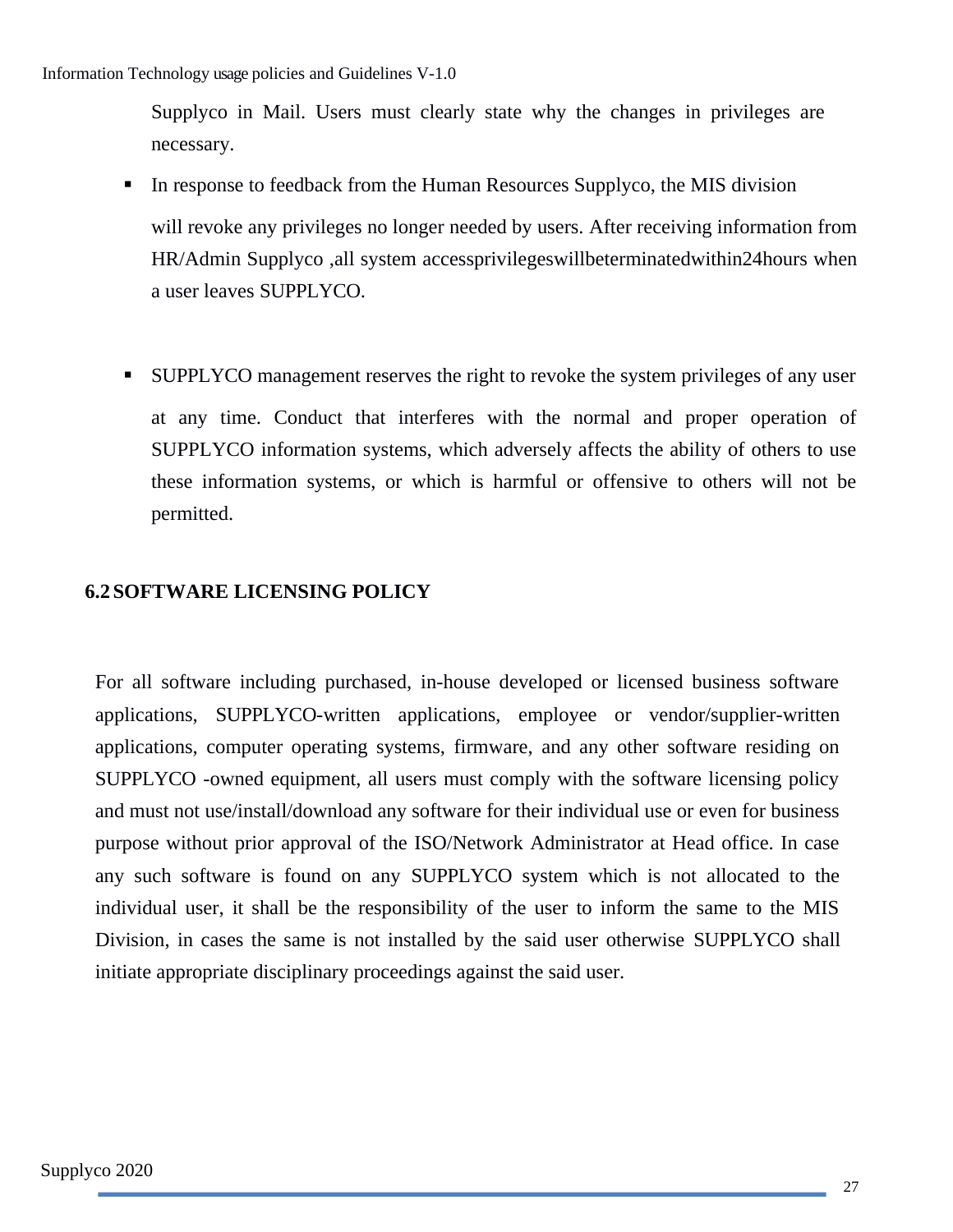All necessary software's are pre-installed on all SUPPLYCO systems for day-to-day office needs. Request for any additional needs to be addressed to the Manager MIS/Network Administrator for approval. Employees shall not violate the rights of any person or company protected by copyright, trade secret, patent or other intellectual property, or similar laws or regulations, including, the copying or distribution of "pirated" or other software products that are not appropriately licensed for use by Supplyco

Use of SUPPLYCO network resources to illegally distribute or duplicate unauthorized copyrighted or licensed material is prohibited. Users shall not make unauthorized copies of copyrighted software, except as permitted by law or by the owner of the copyright.

### <span id="page-27-0"></span>**6.3 INTERNET AND INTRANET USAGEPOLICY.**

System users will conduct due diligence when accessing the web and browsing the web shall strictly follow Supply co's principles and guidelines on accessing the internet. Supplyco shall consider whether usage of forums, social networks, etc is permitted or not.. ICT assets are protected against web-based threats by implementing measures that will prevent downloading software programs, active content and non- business related websites.

Internet Access may only be allowed with the approval of the ISO/Network Administrator .Access to the internet and its resources is provided for the purposes of conducting business on behalf of SUPPLYCO. Reasonable personal use of the Internet is permitted, according to constraints and conditions set out by the Firewall. A staff /officer in SUPPLYCO utilizing a SUPPLYCO IP address while connecting to the Internet or sending mail, shall do so only for purposes determined by the concerned sections.

The MIS division reserves the right to block access to any Internet resource without any prior notice, in case anyone required access to restricted site, the same may be dealt as special case provided the same is identified as use strictly for official purpose and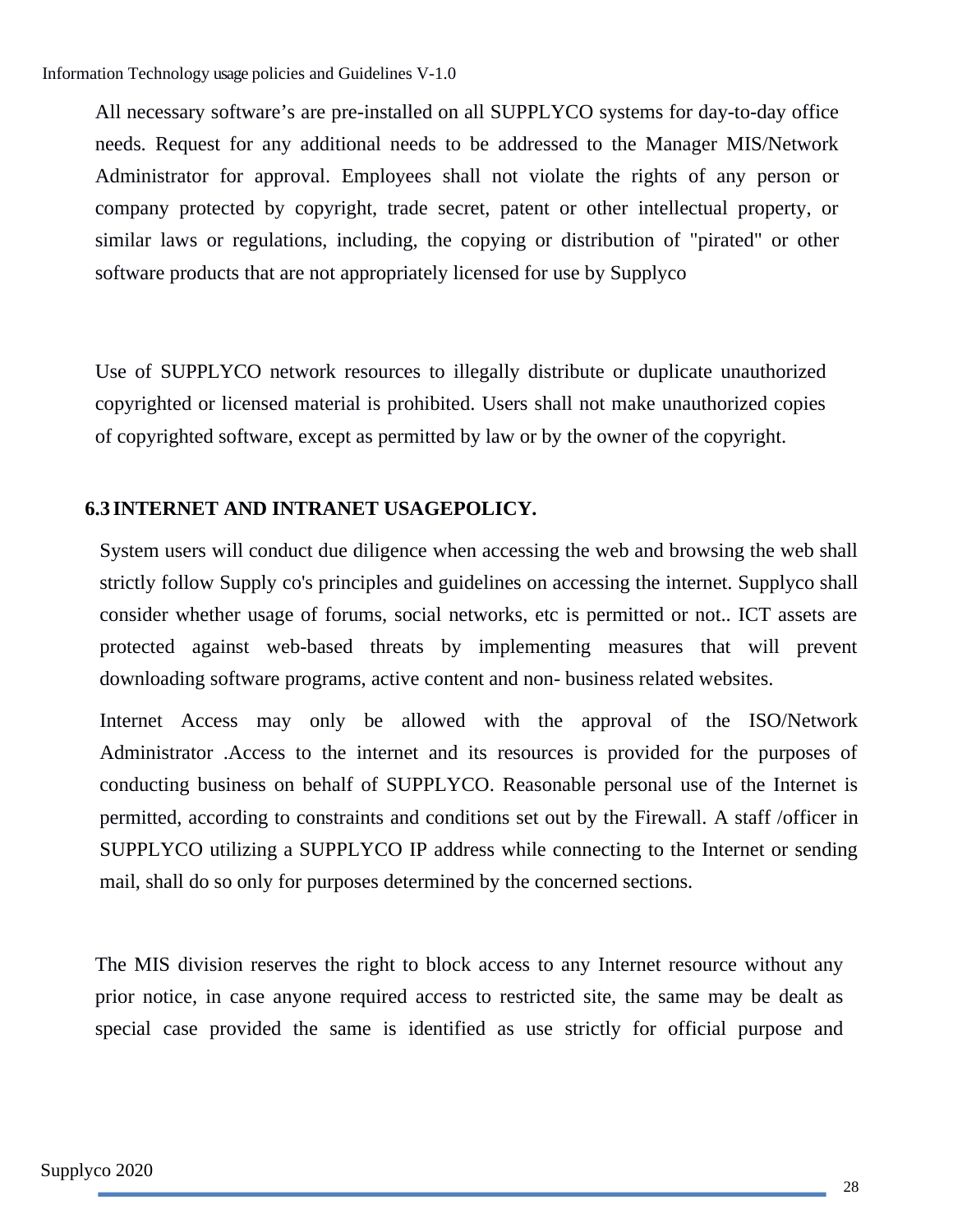conducting SUPPLYCO business. The approval for the same needs to be obtained by the Supplyco Head from the Manager MIS.

Limited and occasional use of Information Systems to carry out Internet browsing, electronic posting or publishing is acceptable, provided that:

- a. It is carried out in a professional and responsible manner;
- b. It does not otherwise violate Supply co's policy or is detrimental to Supply co's best interests;
- c It does not interfere with an employee's regular work duties.

Electronic posting or publishing by Employees on the Internet, public mailing lists, newsgroups, discussion groups, forums, blogs, etc. using Supply co's credentials (e.g. official email address, official designation/ address) MUST contain a disclaimer stating that the opinions expressed are strictly their own personal opinions/beliefs and not necessarily those of Supplyco. Supply co's trademarks, logos, branding and any other Supply co's intellectual property SHALL NOT be used in connection with any personal electronic posts or publishing. This provision does not affect officially authorized postings on behalf of Supplyco.

Employees MUST NOT make any discriminatory, disparaging, defamatory or harassing comments regarding Supplyco or its Employees in their electronic postings or publishing.

Employees, as per their employment contract, MUST NOT reveal any proprietary information, trade secrets, procurement details or any other material classified by Supplyco as Internal, Restricted or Confidential in their electronic postings or publishing.

Similarly, to protect Supply co's IT systems from imported viruses, downloading or exchanging screensavers, games, entertainment software or other inappropriate files (for example, video or audio materials for personal use), playing games against opponents or gambling over the internet is not permitted. Soft wares, software patches or updates may only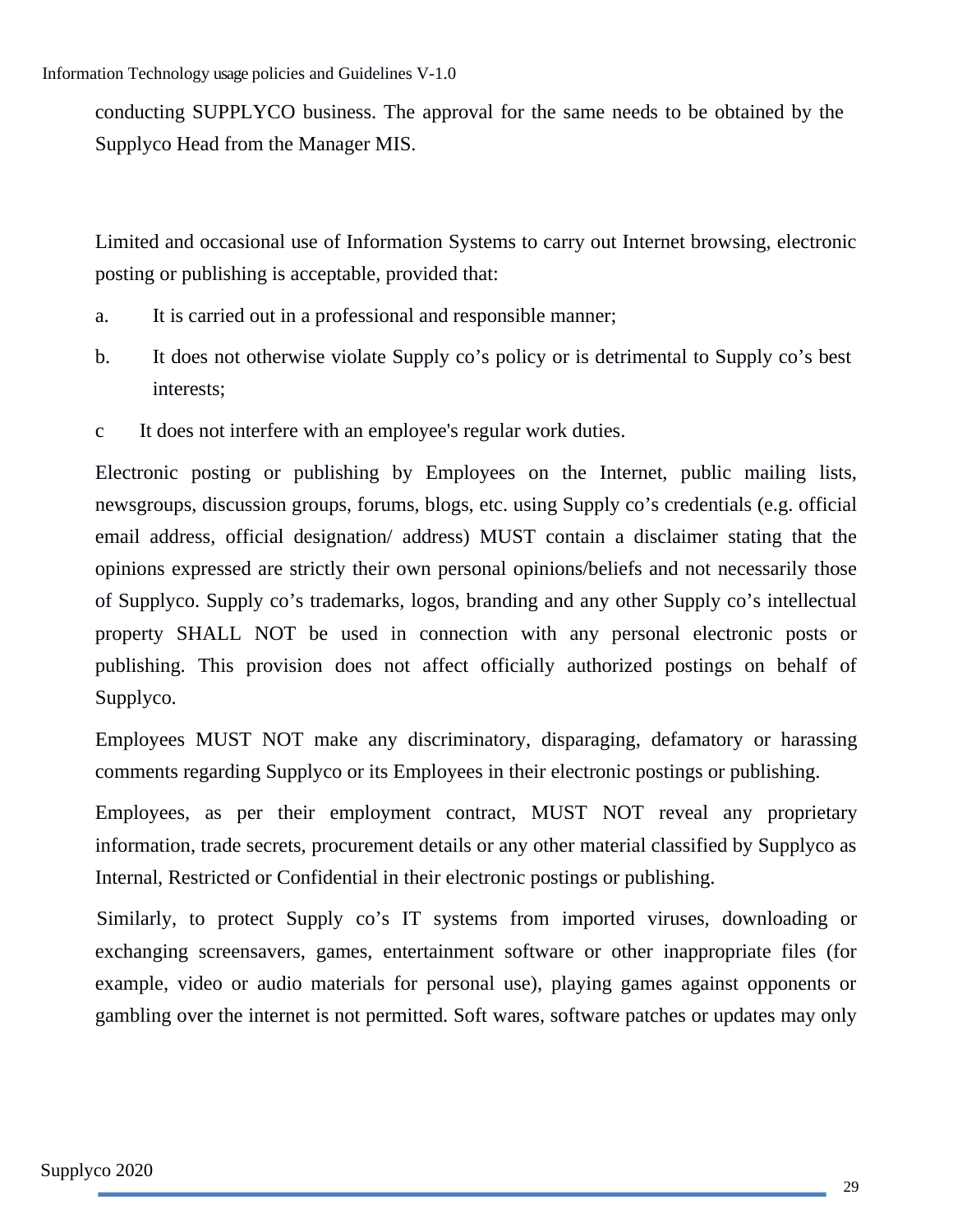be downloaded, subject to approval and ensuring strict adherence to the vendor's security and usage guidelines.

Furthermore, users may not conduct any form of "hacking" or use malicious code to penetrate or attempt to penetrate other computers or to deliberately release viruses or other harmful programs within either the SUPPLYCO network or the internet or bypass security features.

Any connection from the SUPPLYCO network to an external network (wired or wireless) should be done or permitted only after the third party network / account has been approved by the Network Administrator or the ISO in the organization. Such clearances may be given after it is ascertained that the network / account has acceptable security controls, appropriate security measures and procedures (firewalls, filters etc) are in place. The integrity of the SUPPLYCO network should be preserved .The Network Administrator or System Administrator will need to regularly review audit trails and system logs of external network connections for abuses and anomalies.

Moreover, the Internet connection shall not be used for,

- Recreational downloads and peer to peer connections for recreational purposes are banned.
- **Transferring copyrighted materials to or from the systems without express consent of** the owner is a violation of international law. In addition, use of the internet for commercial gain or profit is not allowed. If done so, it will be sole responsibility of the user.
- Installation of unlicensed software on IT resources or on individual machines connected to the SUPPLYCO Network, is strictly prohibited.
- for hacking in to the computer system of the SUPPLYCO NETWORK or any other organization.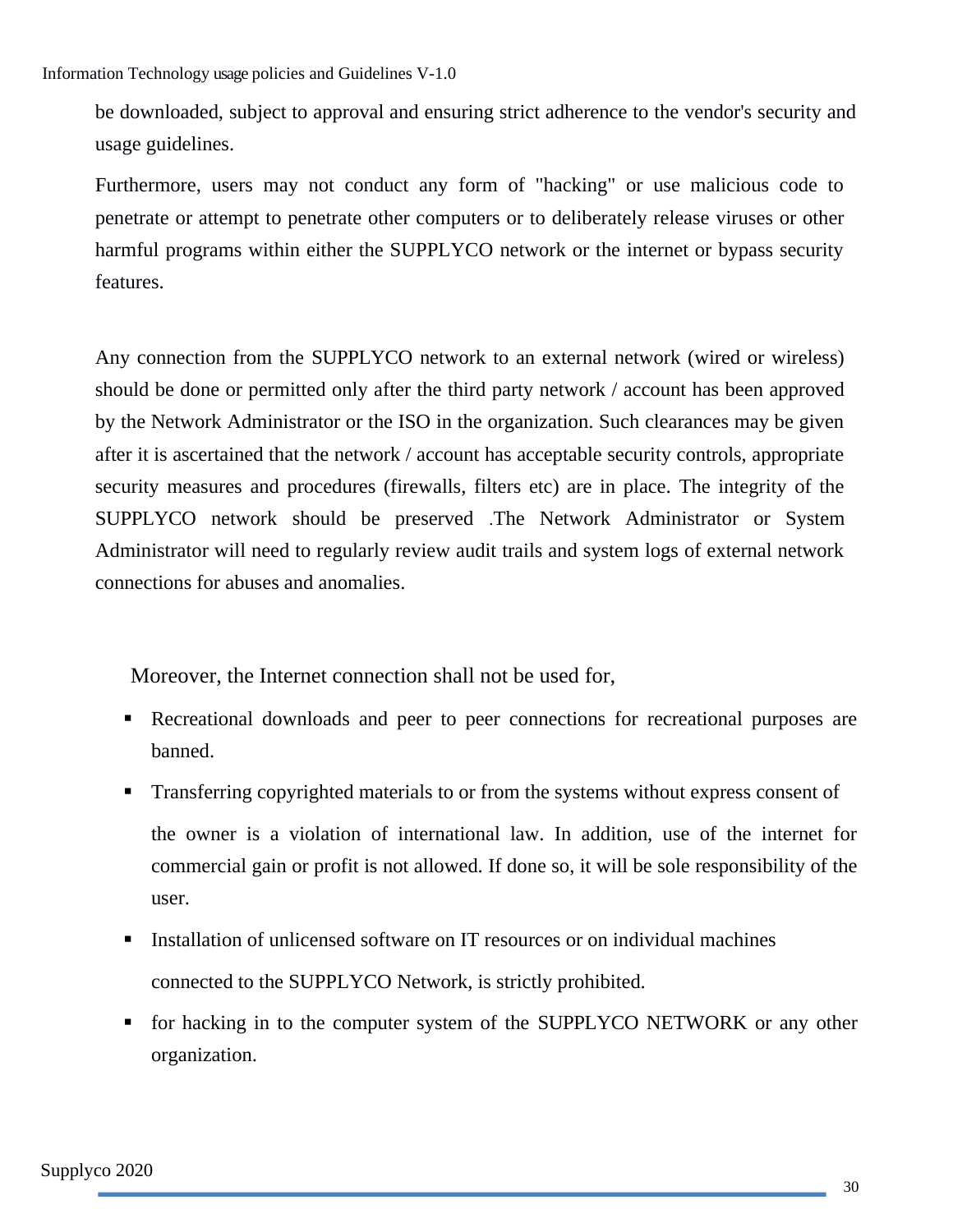- for unauthorized copying or theft of electronic files.
- for passing on sensitive information of the Government, Supplyco without authorization.
- for sending of chain letters, religious images or messages or the like which may also lead to denial of service.
- for circulating letters, appeals or any content that is likely to create ill-will, hatred, violence or damage the image of the SUPPLYCO.
- for posting non-official related messages, groups on the Internet.
- for introduction of malicious programs into the network or server such as Viruses, Worms, Trojan, email bombs, Ransom ware and the like.
- **for any form of harassment via email.**
- for violation of any Government/Supplyco policy protected by copyright act, trade secret, patent or other intellectual property.
- for exporting software, technical information, confidential business data technical document, software codes, data, encryption software or technology of the organization.
- **for revealing the user name and password to others or allowing the use of the account** by others.
- for transmitting or viewing any material that is pornographic in nature or contributes to sexual harassment.
- for port scanning or sniffing (i.e., monitoring network traffic) except for those authorized to do so as part of their job.
- **Blogging by officers and employees, whether using SUPPLYCO systems or personal** systems, is subject to terms and restrictions .Blogging from SUPPLY CO systems is subject to monitoring by the organization. Employees shall not engage in any Blogging that may harm or tarnish the image of the organization. Employees should represent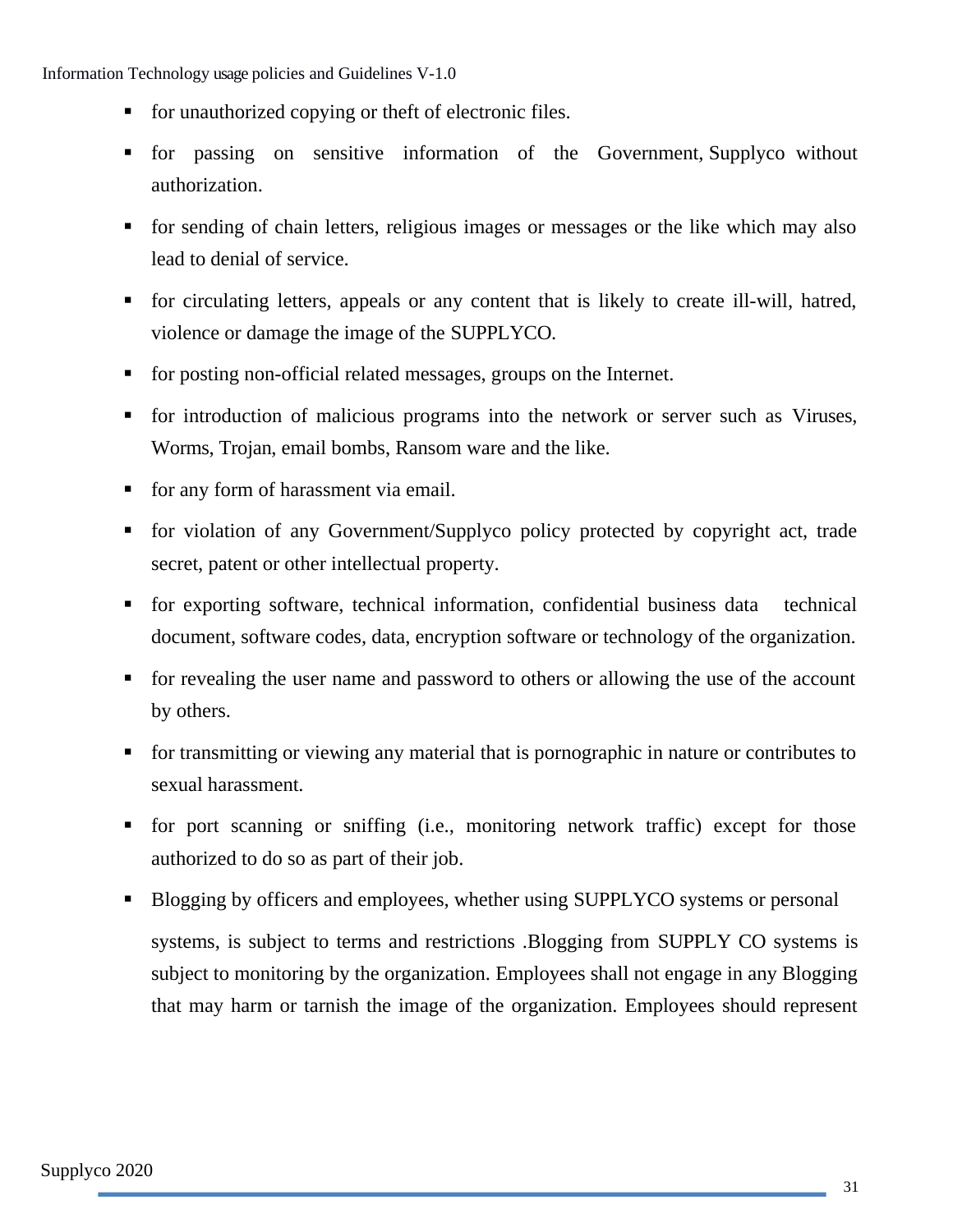themselves while Blogging and shall not represent themselves as a representative of the organization.

## <span id="page-31-0"></span>**6.4 EMAIL USAGEPOLICY**

Employee use e-mail with due diligence and include necessary classification labeling depending upon the content/attachments according to IT usage Policy. Appropriate measures are taken that e-mail is protected against potential threats as viruses, Trojans, spam mails, forgery and social engineering. Staff is aware that e-mails used to exchange confidential information SHOULD only be sent to named recipients and not to a group or distribution list.

Staff is aware that the use of automatic forwarding of e-mails is dependent upon the sensitivity

 Emails carrying information classified SHALL NOT be automatically forwarded outside to the Supply co's systems.

Employees SHOULD NOT open email attachments received from unknown senders, as they may contain viruses, email bomb, malicious codes etc. Any email with an executable attachment SHOULD NOT be opened.

Employees SHALL NOT uses corporate email/messaging to distribute material that:

a. Is illegal or violates the morals and values of the Government of Kerala , Government of India;

b. May offend an individual or a group of individuals;

c. Typically qualifies as unsolicited email, chain emails, other scamming techniques.

All authorized officials/Outlets/Depots/Regional offices of SUPPLYCO are provided with an E-mail account, which is either individual to the specific user or generic Email ID and the same is protected with a password which is provided to the E-mail user. The use of E-mail should be restricted only for the business purpose; however personal mail can also be exchanged to a limited quantum provided that such exchange does not amount to breach of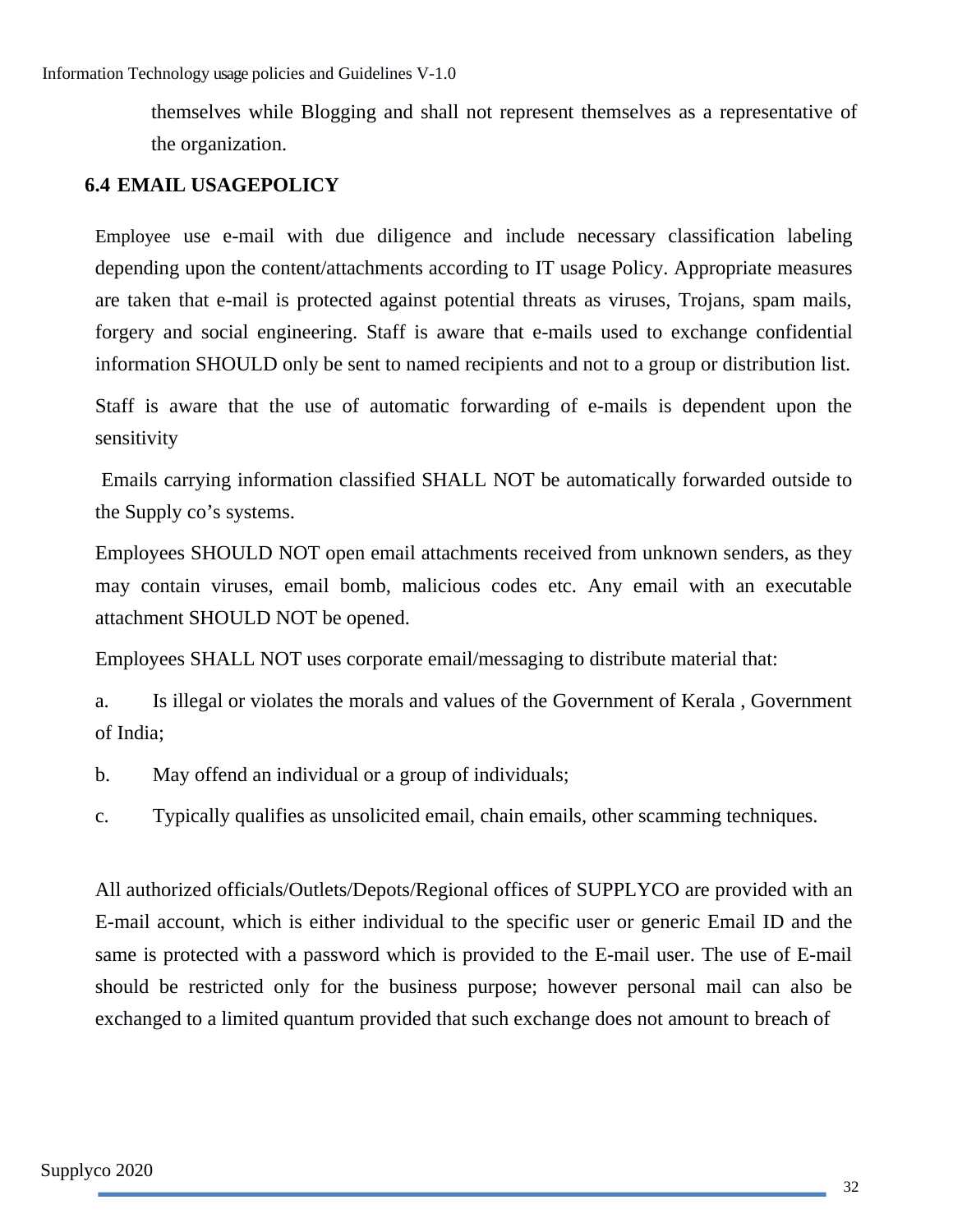this IT usage policy or otherwise materially affects SUPPLYCO's operations. In case any individual is found using e-mail service, which is objectionable by any means, the access can be terminated by MIS DIVISION without any prior information, however the same may be re-instated with the approval from the Managing Director and ISO.

Official email ids shall be provided to all Officials/Offices of SUPPLYCO on request and as per procedure laid down in this regard .Every employee shall use, as far as possible, the official email id for all SUPPLYCO business..Every employee shall be responsible for all communications received by him/her official email id. Such communication may not necessarily be followed by paper communication. However if the recipient desires he or she may request for authenticated copy of the mail to be sent. The authentication copy may be in the form of a paper copy duly signed or by means of a digitally signed electronic communication.

Email messages created in the conduct of SUPPLYCO business are official records and are the property of the SUPPLYCO. They have to be retained as evidence of business activities and to meet SUPPLYCO business requirements. All e-mail messages created or received by employees using the SUPPLYCO email systems may be accessed as part of a legal discovery process of Right to Information request.

Wherever email ids other than official email ids are used for conduct of official business, it shall be the responsibility of concerned employee to manage email messages by ensuring that email records are filed , retained and are accessible.

Email users should be aware that exchange of information with external sites may not be secured with high risks of spam, Trojans, malicious codes etc. Hence exchange of information should be limited to reliable sites. Users are prohibited to use their e- mail ids/mail

domain in public domain without prior authorization from ISO.

Information must not be transmitted internally or externally which is beyond the bounds of generally accepted standards, values and ethics. This includes, for example, material which could be considered offensive or discriminatory; pornographic or obscene, defamatory or any other material which is otherwise abusive or contains illegal content prohibited by law or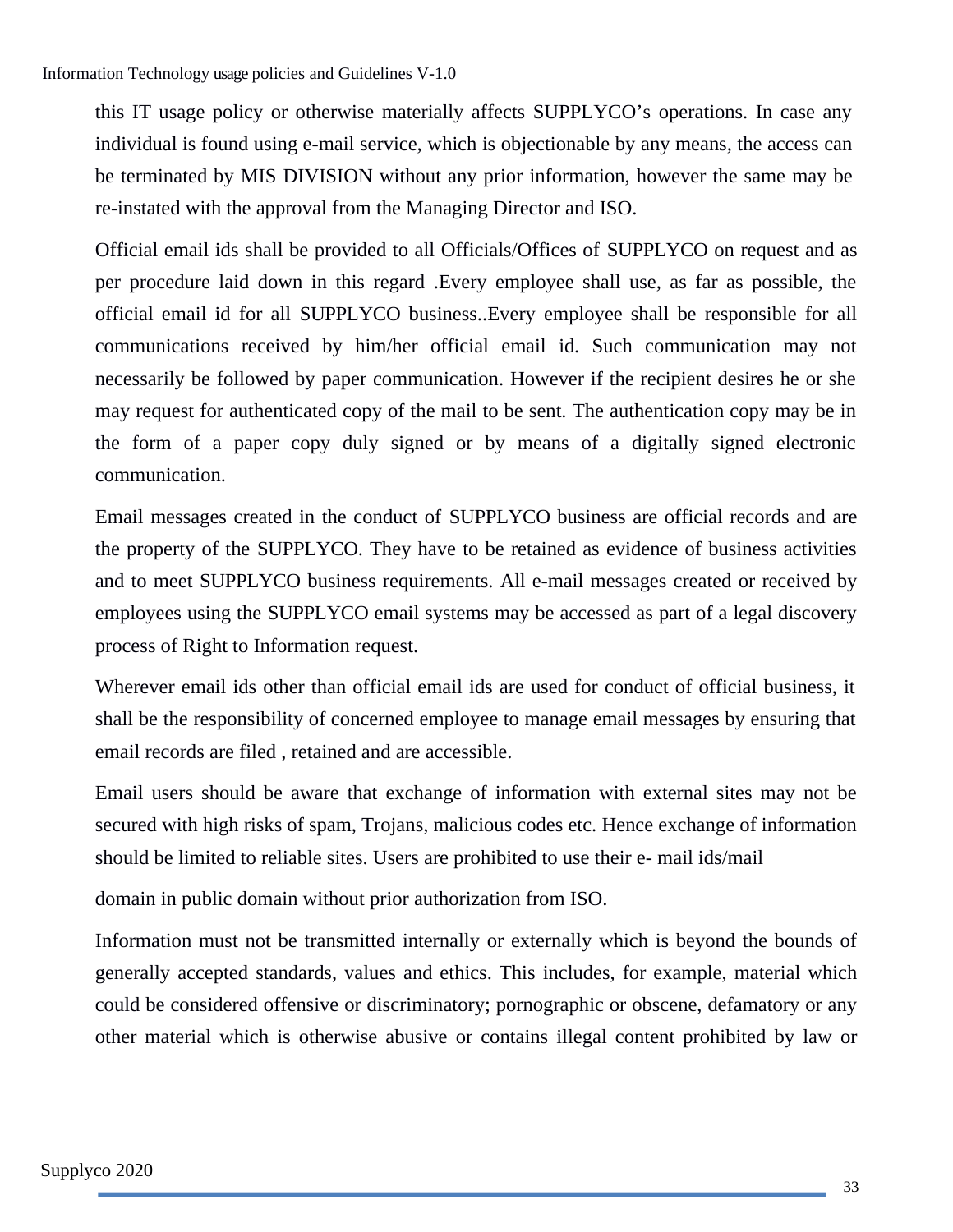regulation of the country or which brings the organization into disrepute. Information is understood to include text, images and is understood to include printing information and sending information via email.

All material contained on the email system belongs to the SUPPLYCO and users should consider messages produced/received by them on SUPPLYCO account to be secure. Each employee using e-mail has a responsibility for the control and management of the email content. The confidentiality of email data should be maintained by the individual user.

Individual employees are responsible for creating, using, communicating and sharing e-mail messages in accordance with SUPPLYCO guidelines. They are also responsible for ensuring that e-mail records are kept as evidence of business activities and that these e-mail records are available to meet SUPPLYCO business and accountability requirements .This is especially relevant in case email ids other than official email ids are used for SUPPLYCO business. Individual employees are free to delete those mails which do not relate to SUPPLYCO business such as SPAM mails. Users should ensure that all the official emails are accessible to either their substitutes or their senior officer.

The head of the Supplyco or Divisional heads can share the official E-mail to their credible subordinate for official communication only.

Security regarding access to the email system is of paramount importance. User identities and personal passwords must not be shared with others. Users should be cautious of providing their email addresses to external parties, especially mailing lists.

E-mails can be a major source of viruses and, therefore, utmost care should be taken by individual user while accessing them and in case of doubt or a virus is suspected, the file or attachment must not be opened and the matter must be reported to the MIS-DIVISION immediately for inspection and action.

SUPPLYCO email users are required to use this communication tool in a responsible fashion and to observe the related guidelines. SUPPLYCO provides the email system for the purposes of conducting official business and it may not be used for personal gain or business activities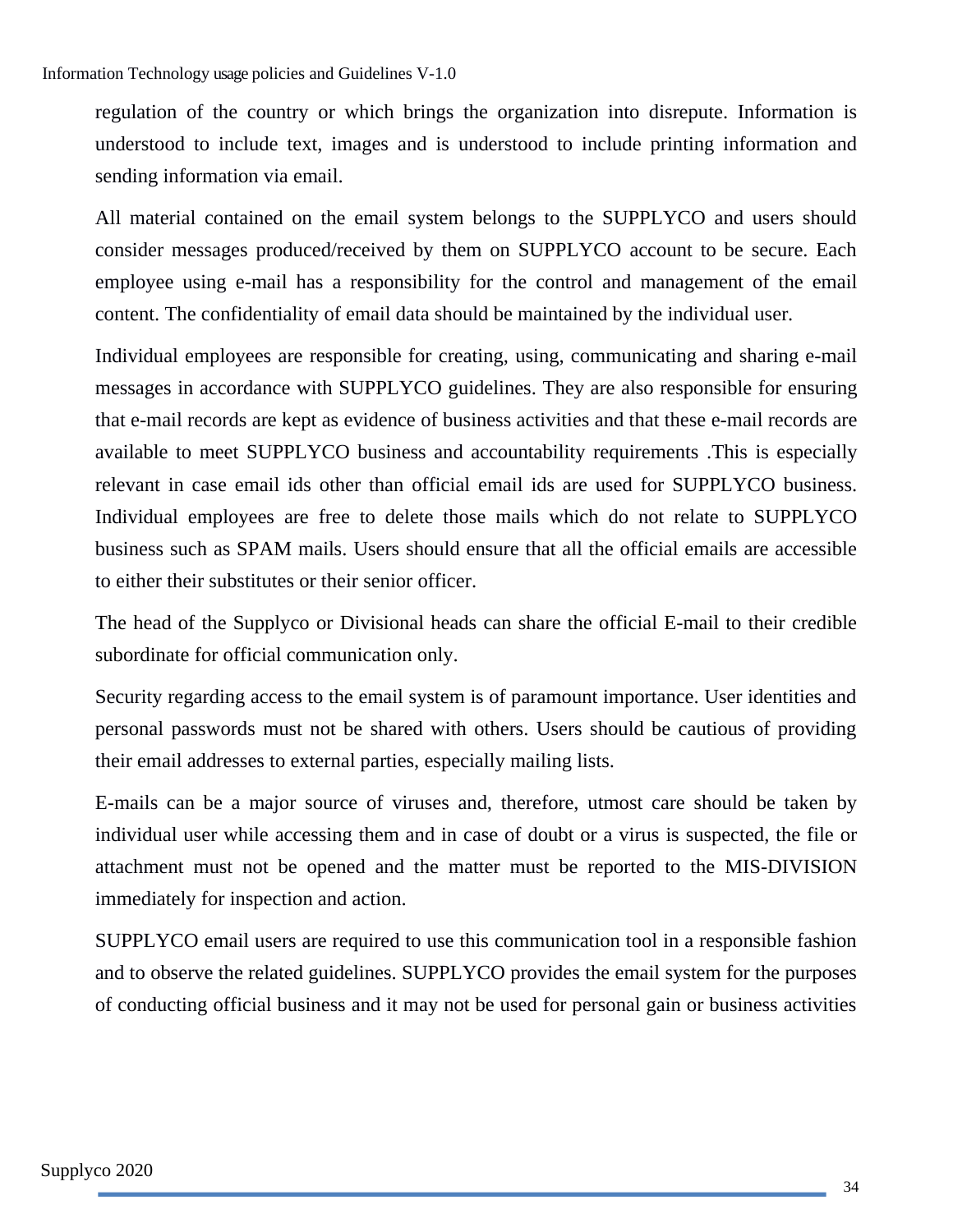unrelated to SUPPLYCO's operations. Users must not use the system to promote an external cause without prior permission from the ISO.

It is forbidden to use electronic mail and other network communications facilities to harass, offend, or annoy other users of the network, including impeding their computing systems, software, or data. Chain letters are not allowed. Neither is any form of commercial advertising, or soliciting allowed. Spamming is strictly disallowed. Sending unsolicited email messages, including the sending of "junk mail" or other advertising material to individuals who did not specifically request such material (email spam). Any form of harassment via email whether through language, frequency, or size of messages., Unauthorized use, or forging, of email header information. Solicitation of email for any other email address, other than that of the poster's account, with the intent to harass or to collect replies. Creating or forwarding "chain letters" or other "pyramid" schemes of any type. Posting the same or similar non- business-related messages to large numbers of Usenet newsgroups spam.

Reasonable personal use of the email system is permitted. Personal use of the e-mail service must not interfere with SUPPLYCO's operations, involve cost implications for SUPPLYCO or take precedence over the user's job accountabilities.

Where it is considered that there has been a breach in the use of the email system, the service of the user will be terminated without any prior information.

# <span id="page-34-0"></span>**6.5 LAPTOP POLICY**

SUPPLYCO is issuing laptop computers to certain officers to facilitate their office works, while they are at travelling/home and associate communication. Officers shall exercise appropriate professional judgment and common sense when using SUPPLYCO's laptop computers, equipment and accessories.

All laptops, equipment and accessories are SUPPLYCO property and are provided to SUPPLYCO employees for a period of time as deemed appropriate by the organization. As a condition of their use of SUPPLYCO's laptop computers, users must comply with and agree to all of the following:

Prior to being issued one of SUPPLY CO's laptops, User will sign the Laptop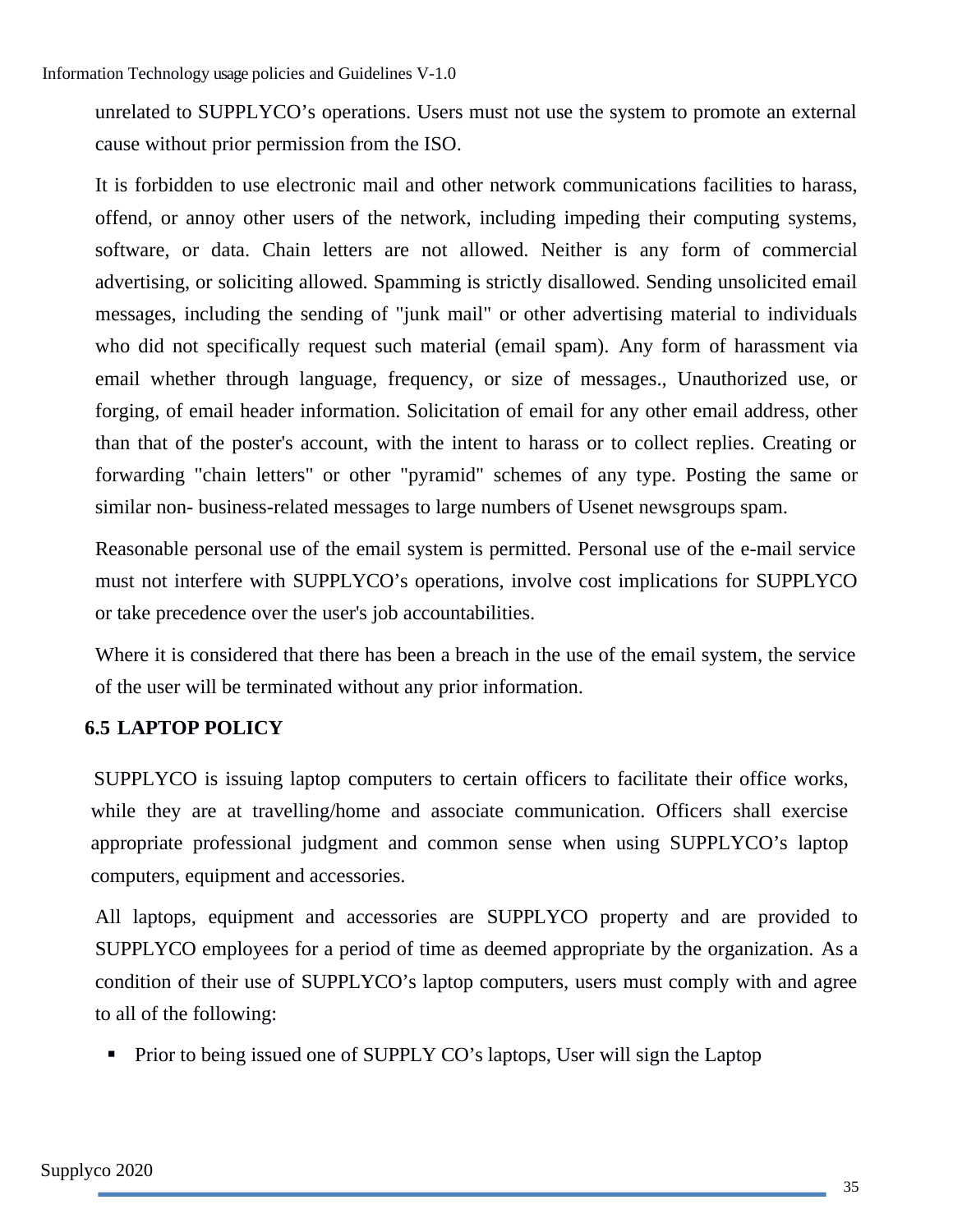Acceptance Form and agree to all outlined policies.

- User should NOT attempt to install software or hardware or change the system configuration including network settings.
- Users are expected to protect laptops, equipment and accessories from damage and theft.
- Each user is monetarily responsible for any hardware damage(including repair costs).
- User will not be held responsible for computer problems resulting from regular work-related use; however, associates will be held personally responsible for any problems caused by their negligence as deemed by SUPPLYCO.
- Users will provide access to any laptop computer or accessories they have been assigned upon SUPPLYCO's request.

# <span id="page-35-0"></span>**General Laptop Rules**

Employees SHALL ensure that laptops are kept under continual direct supervision when in use or kept secured when not in use. You are responsible for protecting your laptop from loss or theft and for protecting the information it contains. These rules are provided to assist in assuring that your laptop is secure at all times. All conceivable situations cannot be covered in this document. User must realize that common sense should be your guide when faced with unusual or unforeseen situations.

- 6.5.1 Power off your laptop whenever it is not in use. Do not carry the laptop in suspend or hibernation mode.
- 6.5.2 Personal use of the laptop, equipment and accessories is prohibited
- 6.5.3 Keep your laptop close to you and in sight. Otherwise, keep it locked away securely. It only takes a moment for a thief to walk away with your laptop.
- 6.5.4 Laptops are provided for official use by authorized employees. Supplyco laptops must not be loaned or be allowed to be used by others.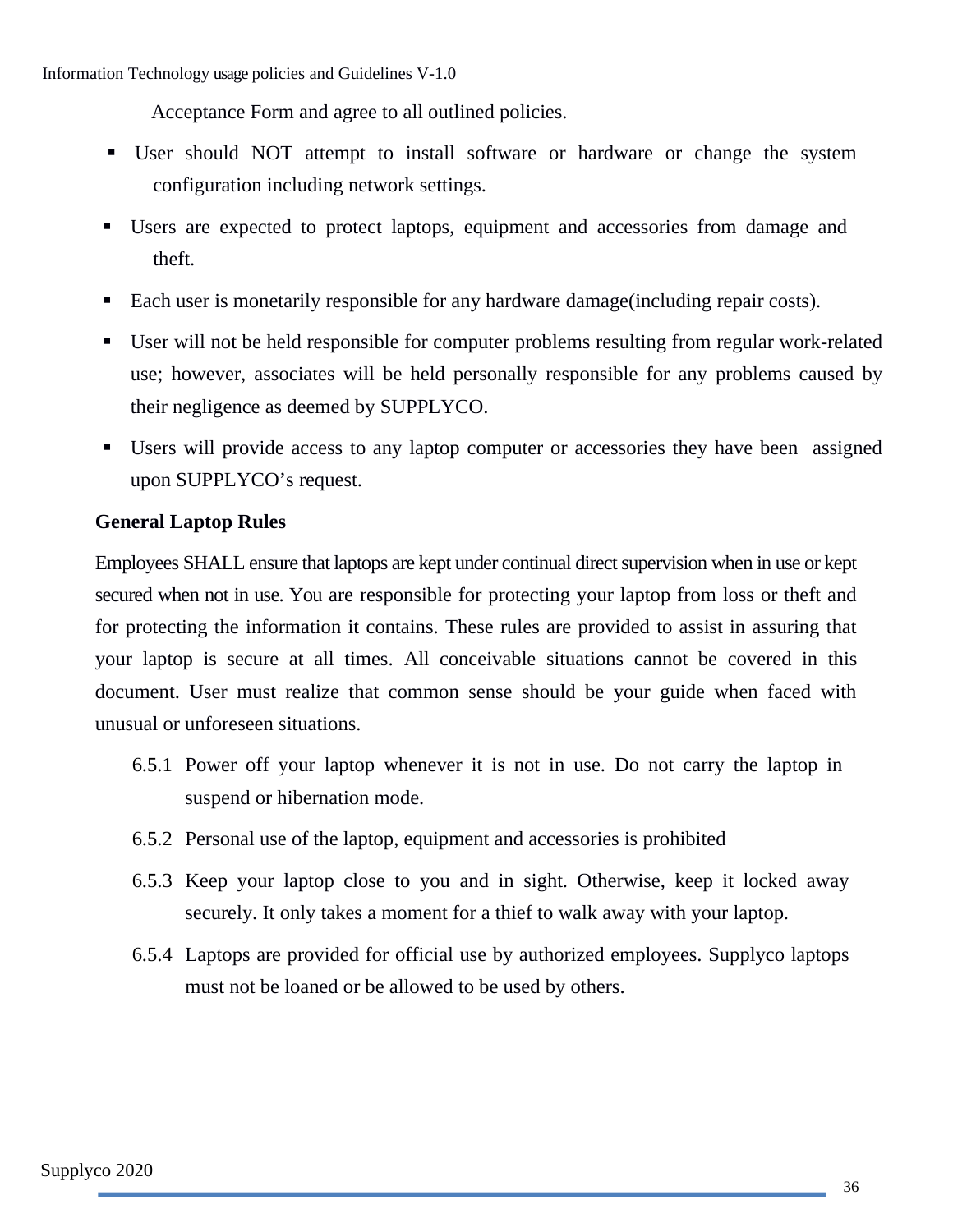- 6.5.5 Laptops have anti-virus software installed, but laptops are vulnerable if the software is not kept up to date.
- 6.5.6 Laptops should not be connected to the Internet unless a suitable firewall package has been installed.
- 6.5.7 E-mail attachments are one of the main sources of virus avoid opening any email attachment unless they are expected from a legitimate source.
- 6.5.8 Report any security incidents (such as virus infections) to the IT Supplyco immediately in order to minimize the risk.
- 6.5.9 Report any security incidents (such as virus infections) to the IT Supplyco immediately in order to minimize the risk.
- 6.5.10Do not download, install or use unauthorized software programs. No personal programs are to be used.
- 6.5.11 Never store passwords with your laptop or in its carrying case.
- 6.5.12Other forms of user authentication should be kept separate from your laptop at all times.
- 6.5.13 Sincethelaptop'skeyboardandtouchpadarepermanentlyattachedtotherestofthesyste m, make sure that your hands are clean before using them. Because hand lotion is a major contributing factor to dirt and dust, please make sure your hands are free from lotion before using the computer. It is costly to change a laptop keyboard and/or touchpad that has been damaged be excessive dirt.
- 6.5.14 Do not place drinks or food in close proximity to your laptop.
- 6.5.15 Extreme temperatures can damage a laptop. You should not leave a laptop in an unattended vehicle.
- 6.5.16 In order to squeeze as much life out of your laptop battery, once your laptop hits 100 percent, unplug it.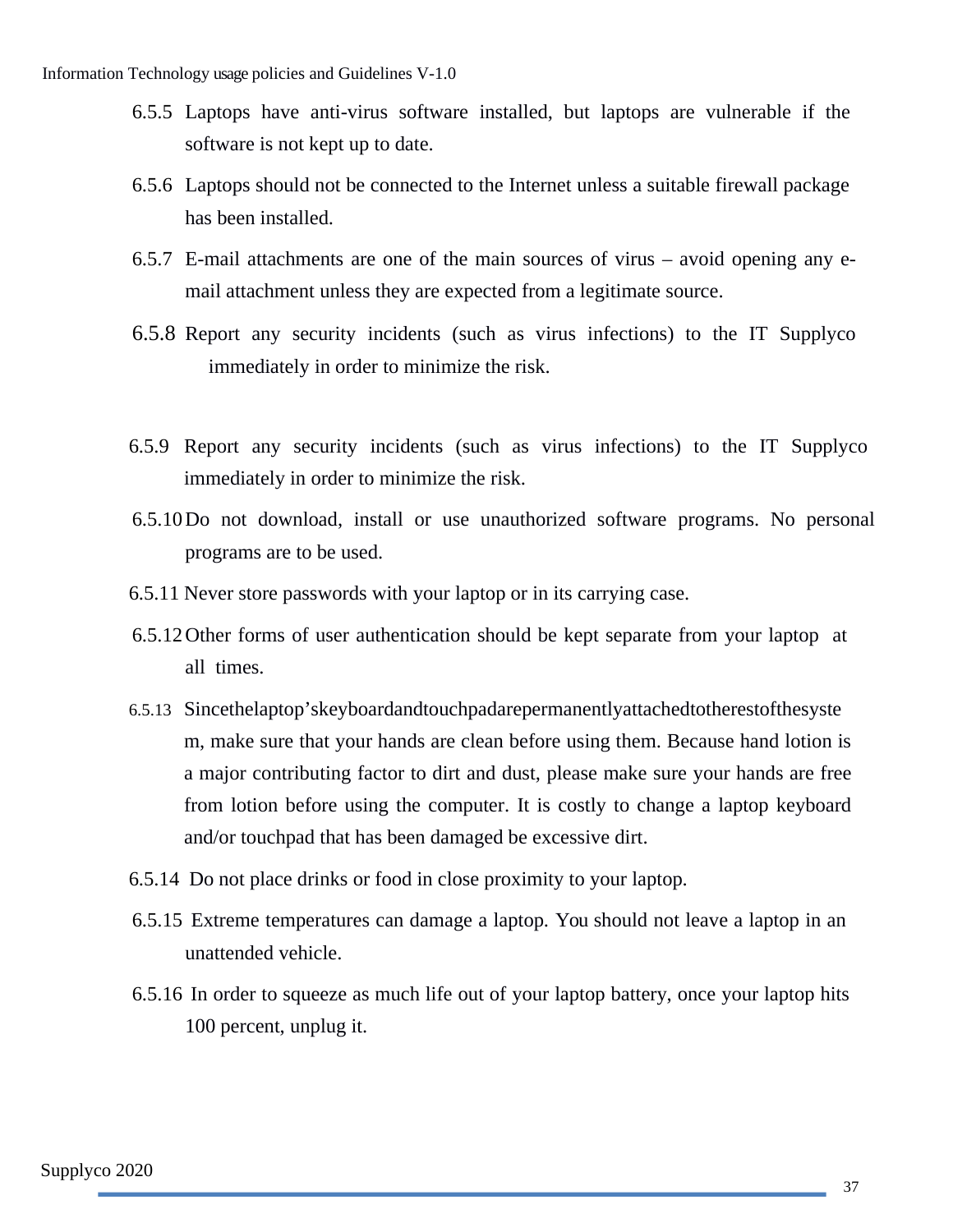- 6.5.17 Avoid discharging your laptop completely after charging it. The best thing you can do is try to keep the battery level between 20 percent to 80percent.
- 6.5.18 Supplycowillnottolerateinappropriatematerialssuchaspornographic,racist,

defamatory or harassing files, photographs, videos or e-mail messages that might cause offence or embarrassment. Never store, use, copy or circulate such material on the laptop

6.5.19 Theuserofthelaptopmustcomplywithrelevantlaws,regulationsandpolicies applying to the use of Laptops and information, e.g .Supply co policy, license, copyright, and privacy laws.

# <span id="page-37-0"></span>**7 DATA BACKUPPOLICY**

In order to prevent loss of information by destruction of the magnetic means in which it is stored, a periodic backup procedure is carried out. The responsibility for backing up the server data at Head office located in shared network storage is the Network/Database administrators. It must be borne in mind that not only are hard disks inclined to fail, but also magnetic tapes are quite prone to errors that destroy their contents, so we need to do the restoration testing time to time basis. The responsibility of the Data base restoration is carried out by Data base / Network administrator on predefined time.

- **General Rule**: As daily Full backup is happening for all critical business applications (i.e. Monday to Sunday).
- **Data Backup in Database Servers**: The Systems Management backs up all the information in the databases through an automated procedure in predefined time..
- **DataBackupinDesktopPCatOutlet/Depot**:Thistaskistheresponsibilityofthe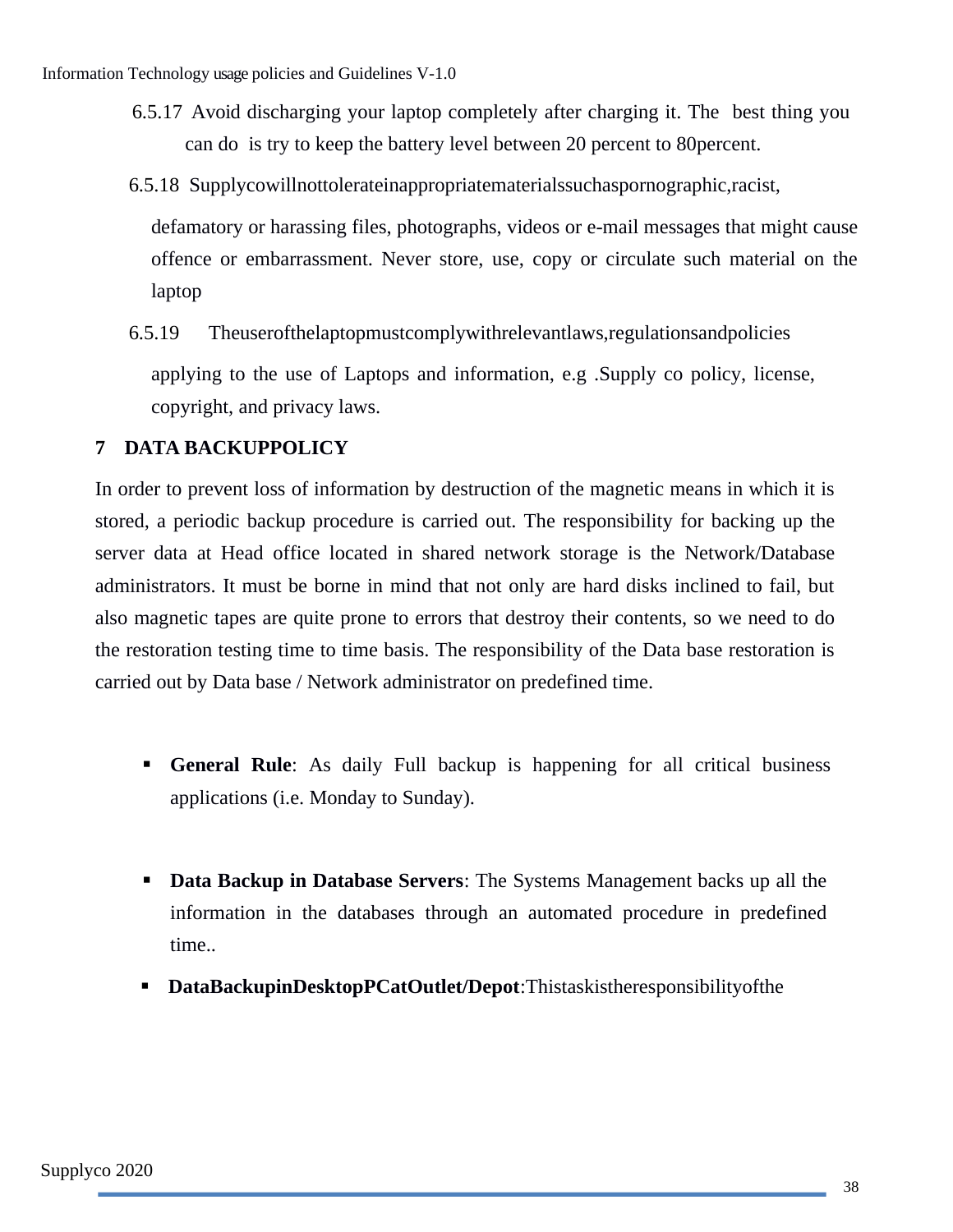Officer in charge to whom the Outlet/Depot responsibility has been assigned. The responsible officer should check regular backups of their vital data. Virus infections often destroy data on an individual's computer. Without proper backups, recovery of destroyed files may be impossible .Preferably, at the time of OS installation itself, onecanhavethecomputer'sharddiskpartitionedintotwovolumestypicallyCand

D. OS and other software should be on C drive and user's data files on the D drive. In case of any virus problem, generally only C volume gets corrupted. In such an event formatting only one volume, will protect the data loss. However, it is not a fool proof solution. Apart from this, users should keep their valuable data either on CD or other storage devices such as pen drives or shared volume of other computer connected in network.

Ifanyoutlet/officehasmorethanonecomputerthebackupdatashouldstoredin

another computer also.SSO should facilitate and provide awareness to the OIC or the personnel in responsible. SSO also has to verify and ensure that all outlets or depot under his purview are performing regular back up on their data.

# <span id="page-38-0"></span>**8 VIOLATIONS**

The following activities are, in general, prohibited:

Employees SHALL NOT engages in any activity that is illegal, using Supply co's Information Systems.

The following activities are strictly prohibited, with no exceptions:

a. Using Information Systems to actively engage in procuring or transmitting material that SHALL be deemed as obscene, offensive to the state and/or co-Employees;

b. Making fraudulent offers of products, items, or services originating from any Supplyco account;

c. Circumventing the security systems implemented to protect Information Systems;

d. Providing Supply co's Internal, Restricted or Confidential information including, personal information of organization, Employees, its financial information, data ,reports strategic plans etc. to parties outside organization for personal gain.

e. Using of anonymous, faked or forged identities on Information Systems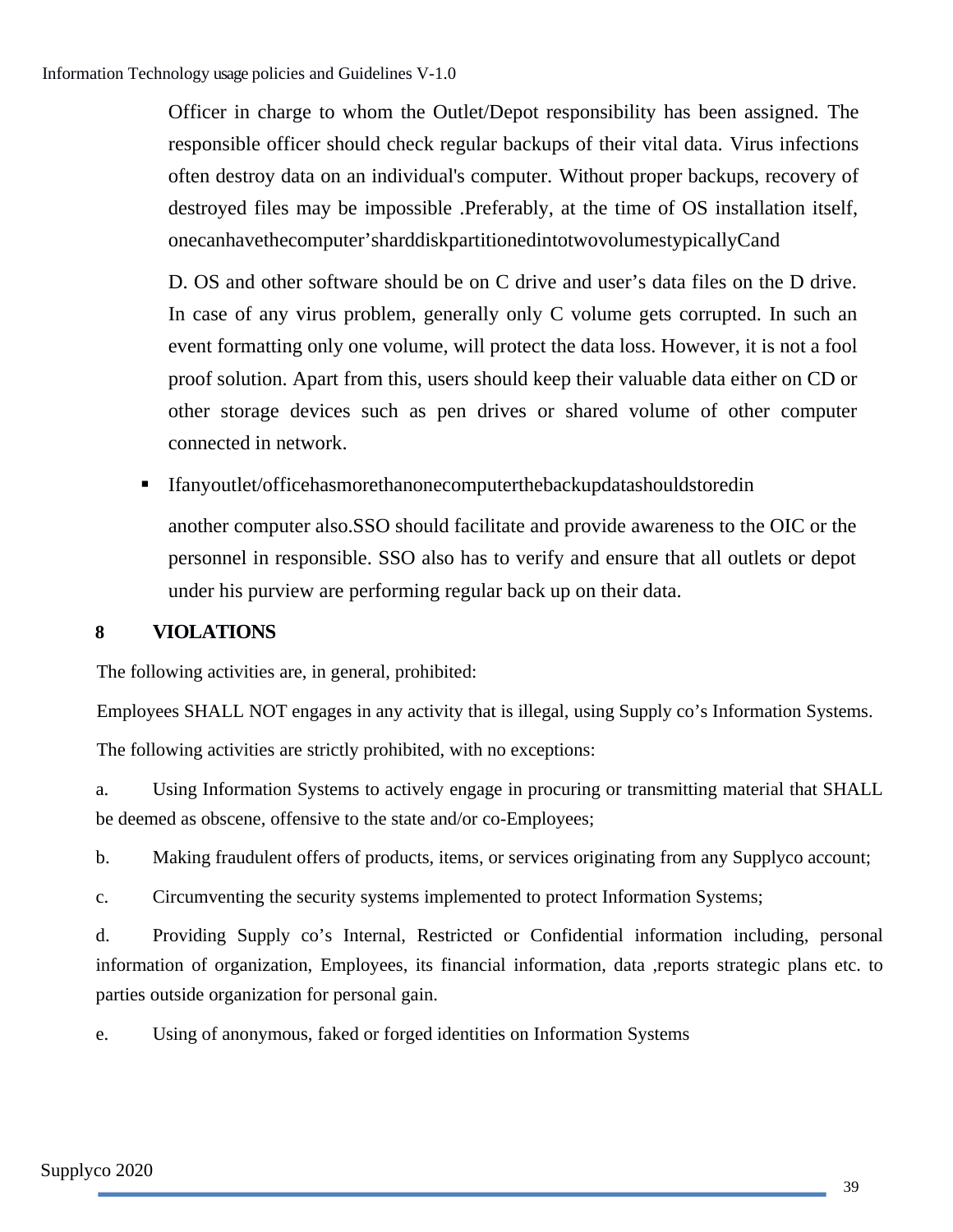# **Incident** Response**:**

An incident is defined as a violation or imminent threat of violation of computer security policies, acceptable use policies, or standard security practices.

**Reporting Violations —** System users shall report violations of this policy to the ISO/Network admin, and also immediately report defects in system accounting, concerns with system security, or suspected unlawful or improper system activities.

All Employees SHALL report any observed incident immediately to the MIS division helpdesk or alternatively to their line ISO. Incidents may be reported by phone ("0484- 2207935/0484-2206791") or by email ("techsupport@supplycomail.com").

**Abuse of Computing Privileges** — Users of Supplyco information resources must not access computers, computer software, computer data or information, or networks without proper authorization, or intentionally enable others to do so, regardless of whether the computer, software, data, information, or network in question is owned by the Supplyco. For example, abuse of the networks to which the Supplyco belongs or the computers at other sites connected to those networks will be treated as an abuse of Supplyco computing privileges

**Suspension of Privileges —** System/network administrators may temporarily suspend access to information resource if they believe it is necessary or appropriate to maintain the integrity of the information resources under their oversight

**Cooperation Expected** — Information resource users are expected to cooperate with any investigation of policy abuse. Failure to cooperate may be grounds for cancellation of access privileges, or other disciplinary actions

**Accessing Information & Systems–** Inspecting and monitoring information and information resources may be required for the purposes of enforcing this policy, conducting Supplyco investigations, ensuring the safety of an individual or the Supplyco community, complying with law or ensuring proper operation of information resources. Only the Information Security Officer (or designate) may authorize this inspection and monitoring.